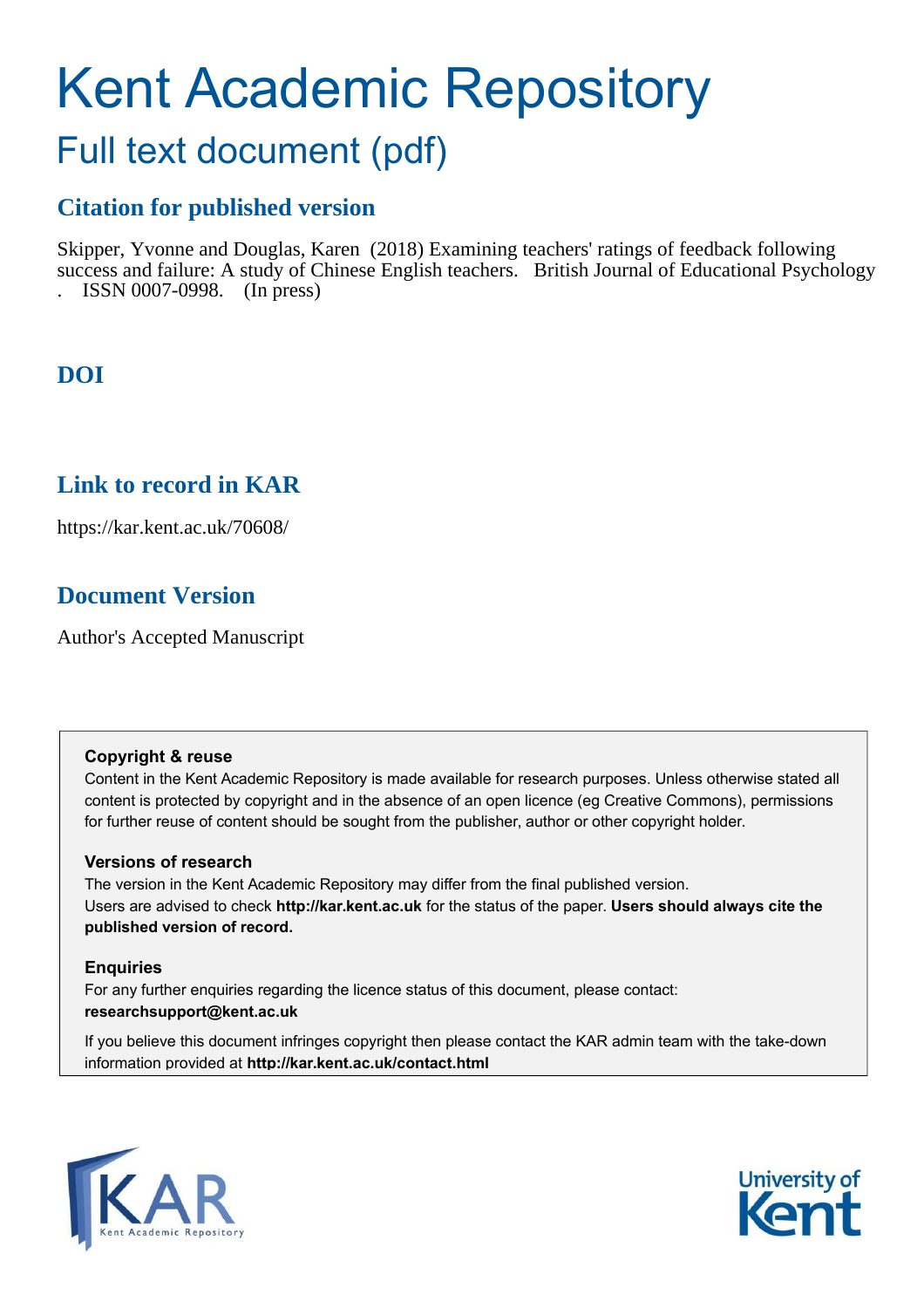## **Examining teachers' ratings of feedback following success and failure: A study of Chinese English teachers**

Yvonne Skipper<sup>1</sup> and Karen M. Douglas<sup>2</sup>

Word count: 5045

In press: *British Journal of Educational Psychology* 

<sup>1</sup> Keele University

2 University of Kent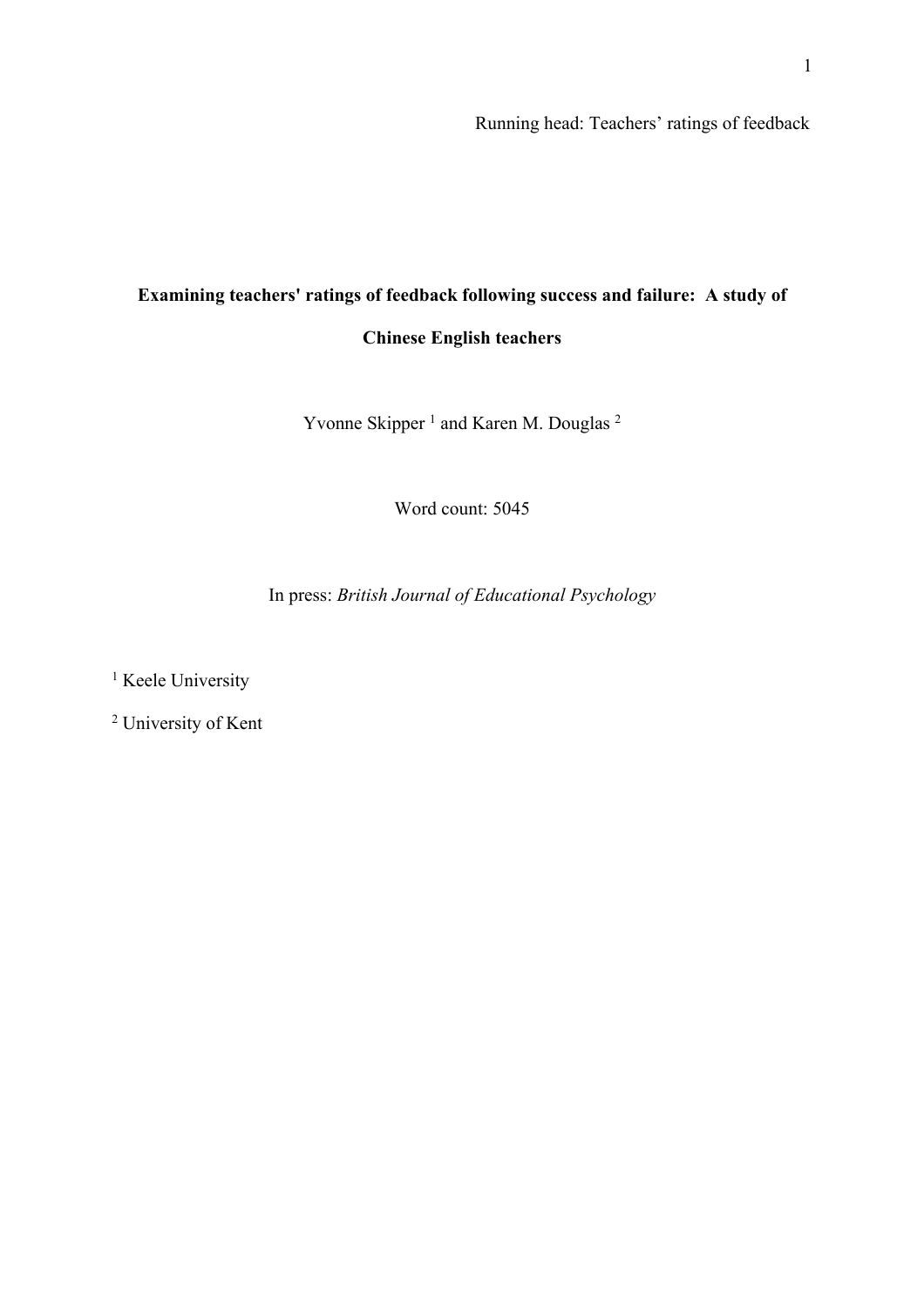#### **Abstract**

Background: Previous research has explored the impact of different types of praise and criticism on how children experience success and failure. However, less is known about how teachers choose to deliver feedback and specifically whether they deliver person (ability) or process (effort) feedback.

Aim: The aim of the current study was to use vignettes to explore how teachers would deliver feedback following success and failure.

Sample: The sample consisted of Chinese Primary school English teachers (*N*=169). Method: Participants read vignettes depicting children's educational successes and failures. They rated their perceptions of task difficulty, likelihood of giving feedback, and likelihood of giving both person and process forms of feedback. They also completed measures of whether they viewed intelligence as fixed or malleable.

Results: Results suggested that teachers stated that they would be more likely to give praise than criticism and would be more likely to give feedback for tasks perceived to be more challenging than easy. Following success, teachers endorsed the use of person and process feedback interchangeably, while following failure they endorsed more process feedback. Finally, teachers' understanding of intelligence was also associated with feedback delivery. If teachers believed that intelligence was fixed (vs. something that can be developed), they said that they were more likely to give more person and process praise, but following failure gave more process feedback.

Conclusion: The current research gives insight into how teachers give feedback, and how perceived task difficulty and teachers' views of intelligence can influence these choices. Further research is needed to understand why teachers may make these decisions.

Keywords: feedback, theory of intelligence, praise, criticism, teachers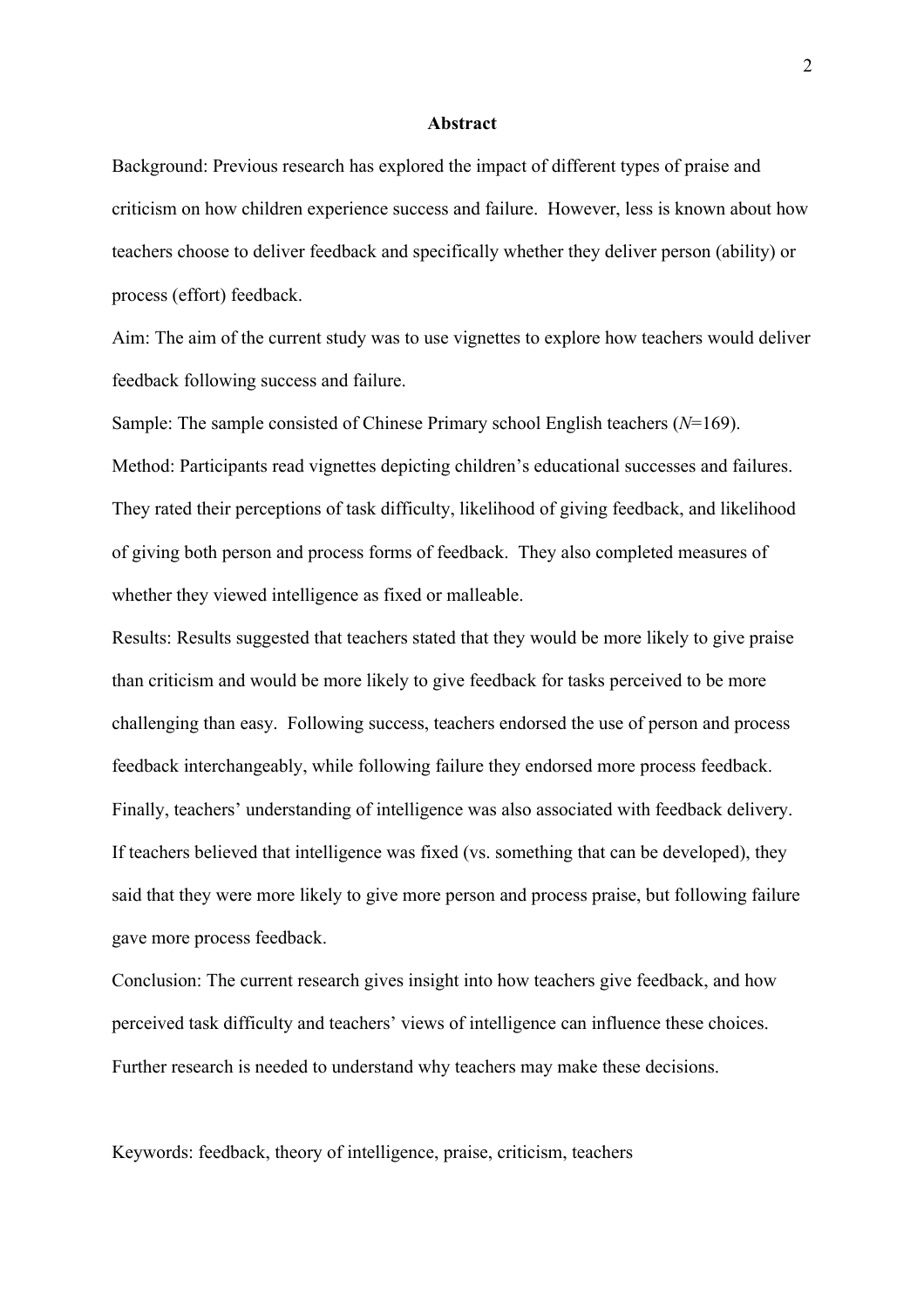## **Examining teachers' ratings of feedback following success and failure: A study of Chinese English teachers**

Feedback is one of the top ten influences on learning, affecting performance, emotion regulation and student satisfaction (Hattie, 2009). Praise has been found to be the most common form of feedback in the classroom, used to maintain academic motivation, behaviours and positive learning strategies (Koestner, Zuckerman, & Koestner, 1987; Schunk, 1994; Delin & Baumeister, 1994). Criticism following failure is also common and important for learning as it signals when the required standard has not been achieved (Heyman, Fu, Sweet & Lee, 2009, Sutherland, & Wehby, 2001; Dweck, 1999; Twenge, 2006). However, whilst research has focussed extensively on the impact that feedback has on learners, there has been less attention paid to the ways in which teachers deliver feedback. The current study attempts to fill this gap in the literature by exploring how teachers choose to deliver praise and criticism to students.

#### **Types of feedback**

Although there are a number of different forms of feedback, the current paper will use the influential framework put forward by Dweck (1999) which suggests that feedback can be delivered in either person or process forms. Person forms of feedback relate to an individual's abilities (e.g., "You're good at English"). Such feedback suggests that performance is due to inherent traits that are stable and difficult to change. In contrast, process forms of feedback focus on efforts and techniques (e.g., "You worked hard at this"), suggesting that performance can be improved. Dweck (1999) suggests that person feedback lead to negative outcomes for children. For example, children who receive person feedback tend to choose performance goals over learning goals. This is because person feedback suggests that innate traits lead to success, encouraging children to focus more on proving that they possess this trait rather than focussing on improving it (Hong, Chiu, Dweck, Lin, &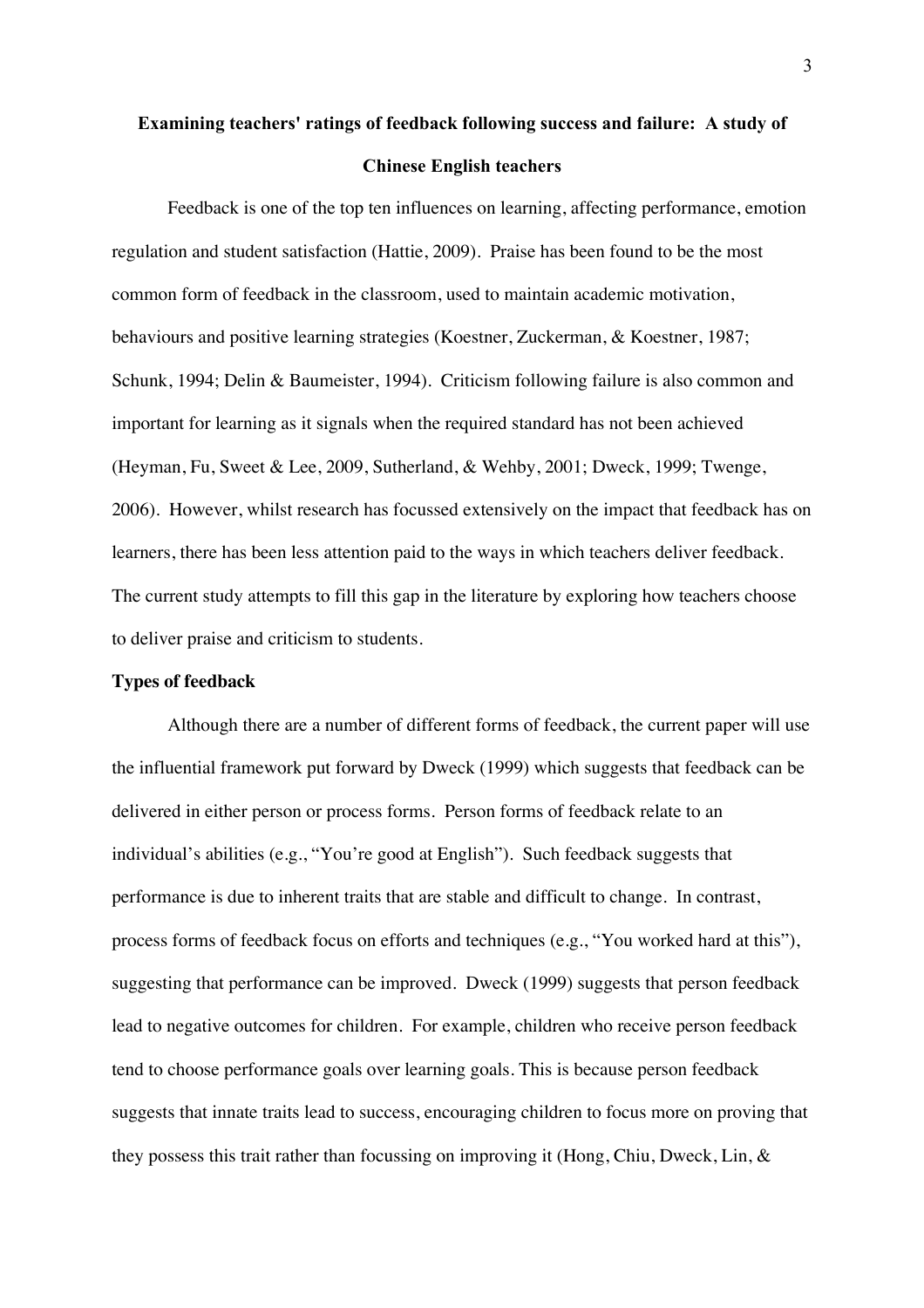Wan, 1999; Mangels, Butterfield, Lamb, Good, & Dweck, 2006; Nussbaum & Dweck, 2008; Rhodewalt, 1994). In addition, those who receive person forms of feedback tend to show a helpless response to failure namely negative affect, low persistence and self-handicapping behaviours (Dweck, 1999).

In contrast, process feedback focuses on what children have done, rather than on their innate traits, giving them more of a sense of control over their learning. They therefore choose learning goals to increase their knowledge, and show a mastery response to failure, displaying more positive affect, persistence and improved performance in future. This is because process praise suggests that a learner can improve in future, which is why they feel less negative and continue to persist (Kamins & Dweck, 1999; Mueller & Dweck, 1998; Henderson & Dweck, 1990). There is some literature which suggests that process feedback is not always beneficial (See Skipper & Douglas, 2012; Henderlong Corpus & Lepper, 2007; Lam, Yim, & Ng, 2008). However, the literature broadly suggests that person feedback leads to more negative outcomes than process feedback, especially in the short-term.

Although the aforementioned research has illustrated the impact of person and process feedback on children, much less is known about how teachers deliver these different forms of feedback. This is important, as research currently makes the assumption that teachers are using both forms of feedback, but we have very little data on whether this is the case. We also do not know how teachers' feedback delivery can be impacted by variables such as their own view of intelligence and the perceived difficulty of the task. Knowing this will help us to better understand how context and beliefs can impact feedback delivery.

#### **Feedback following success**

Praise is the most common form of feedback in classrooms (Bond, Smith, Baker, & Hattie, 2000). Brophy (1981) found that praise can increase self-esteem, provide encouragement and help create a close relationship between student and teacher, unlike more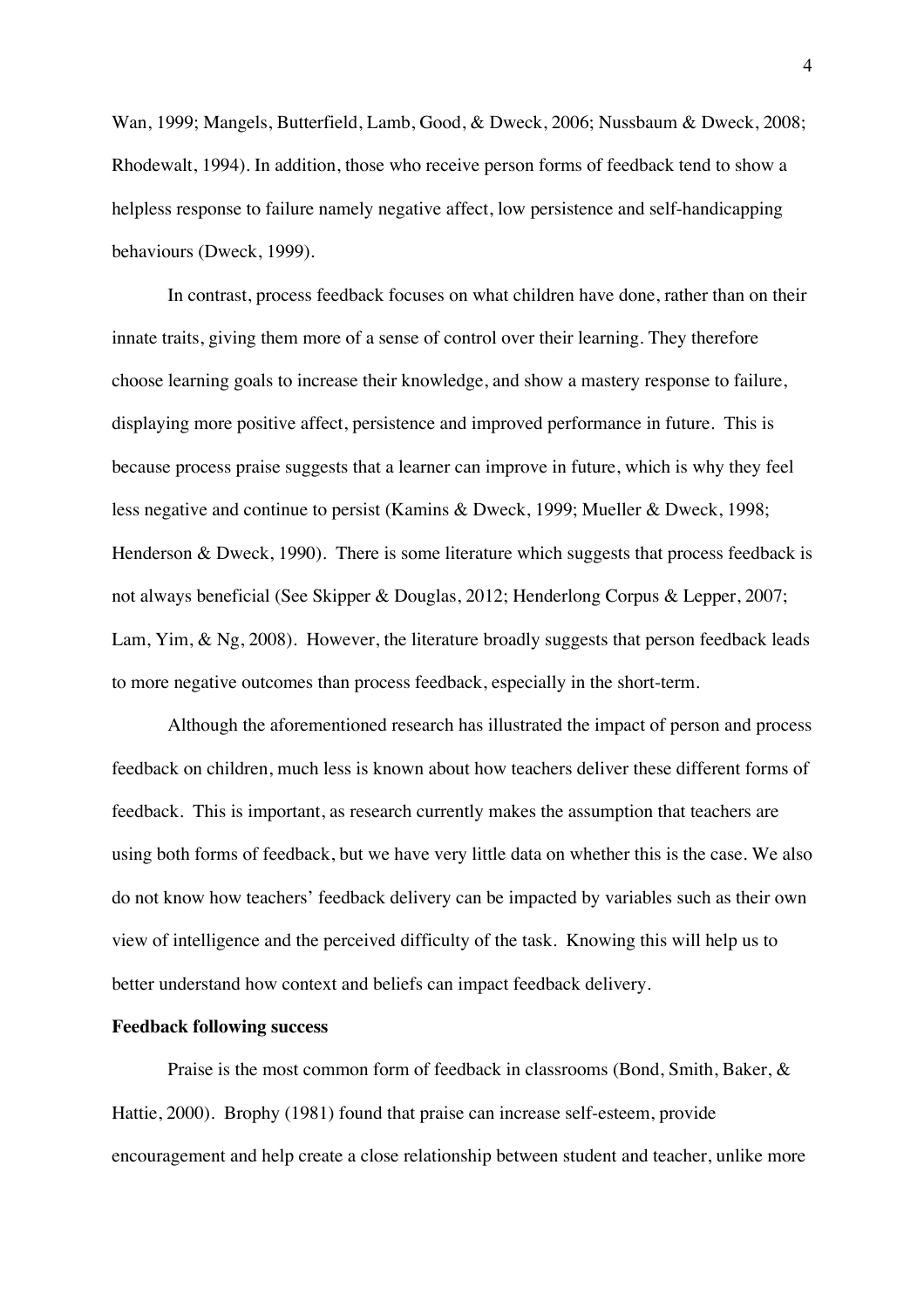informational forms of feedback. Praise is "ever-present" (Hattie, 2010, p.7), welcomed and expected by children as 91% report wanting to be praised "often" or "sometimes" (Burnett, 2001). Praise has also been found to make up over half of all feedback delivered to children (Hyland & Hyland, 2006). Research strongly suggests that teachers prefer to deliver praise over criticism (Burnett, 2002; Sutherland, & Wehby, 2001; Lyster & Ranta, 1997; Brophy, 1981). However, there is very little research examining how much teachers use person and process forms of praise. We know that this choice determines important outcomes for students, so it is important to understand how teachers choose to deliver their praise in practice. Briggs (1970) suggests that parents feel person praise is necessary to encourage children and increase self-esteem. However, teachers may be aware of a recent emphasis on giving feedback on the behaviour and not the child, and therefore choose to use more process than person praise. An alternative possibility is that praise is a spontaneous response to success (Crespo, 2002). Because the success was expected, teachers may not analyse why the child was successful and may therefore use ability and effort forms of feedback interchangeably. The current study aims to determine which is the case.

#### **Feedback following failure**

Learners often receive criticism when their work has failed to reach the required standard. Podsakoff and Fahr (1989) found that when an individual received negative feedback it made them more dissatisfied with their previous performance level and they set higher performance goals for the future. As a result, they performed at a higher level than those who were praised or received no feedback. Receiving negative feedback can therefore lead to the greatest improvements in performance (Gross & John, 2003).

Research suggests that praise occurs nearly four times as often as criticism (Wheldall & Beaman, 1994). However, the form of criticism (process or person) is also important in determining outcomes for students. Additionally, whilst delivering praise may be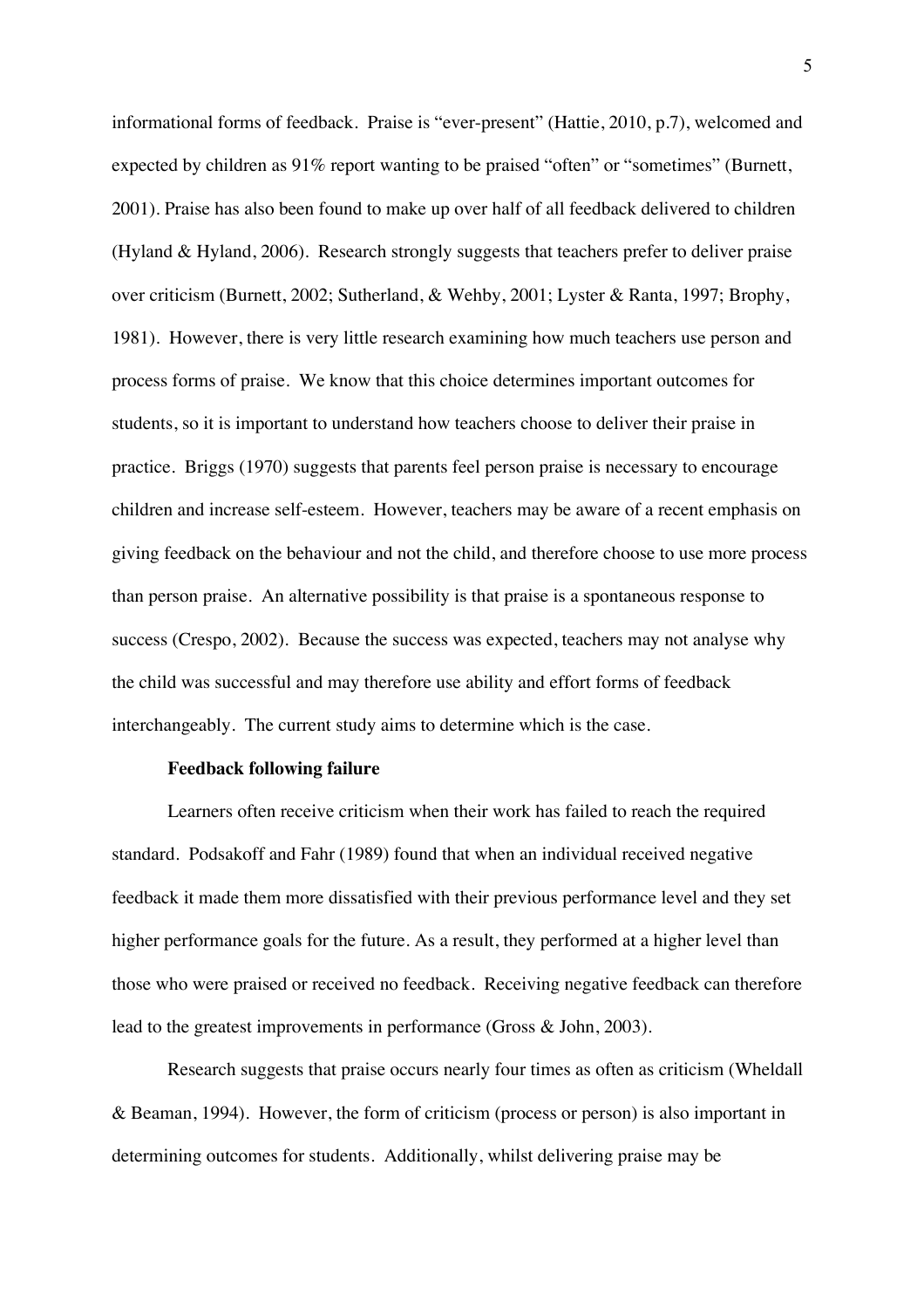spontaneous and teachers may not carefully consider how it would be best to word it, delivering criticism can be very difficult (Veiga, 1988). Indeed, Baron (1990) found that criticism, if badly delivered, can lead to high anger levels, low self-efficacy levels and poor attempts to improve performance. Similarly, Burnett (2002) found that students who reported a positive relationship with their teacher reported receiving little criticism. Therefore, teachers may be likely to consider how best to phrase criticism in order to avoid any potential negative effects. Some research suggests that following failure teachers use more effort attributions than other attributions (Heller & Eccles Parsons, 1981). Additionally, effort feedback has been found to be associated with a more positive student-teacher relationship (Burnett, 2002). It could therefore reasonably be expected that teachers will deliver more process than person criticism.

#### **Teachers' theory of intelligence**

Person and process feedback are strongly linked to Dweck's (1999) theory of intelligence. According to this theory, people can hold either an entity or incremental theory of intelligence. Those with an entity theory view intelligence as a fixed trait, which cannot be changed. Person forms of feedback can promote this entity view. In contrast, some people hold an incremental theory of intelligence and believe that intelligence can grow and change. Process forms of feedback, which focus on effort and techniques, promote an incremental view of intelligence.

It may be that teachers' use of different forms of feedback is somewhat determined by their own theory of intelligence. For example, Rattan, Good and Dweck (2012) found that individuals asked to play the role of teacher were more likely to use person feedback when they held an entity theory of intelligence. The researchers also found that students in teaching roles who held an entity theory were more likely to use person feedback following failure. In a case study, Rissanen, Kuusisto, Hanhimäki and Tirri (2016) found that a teacher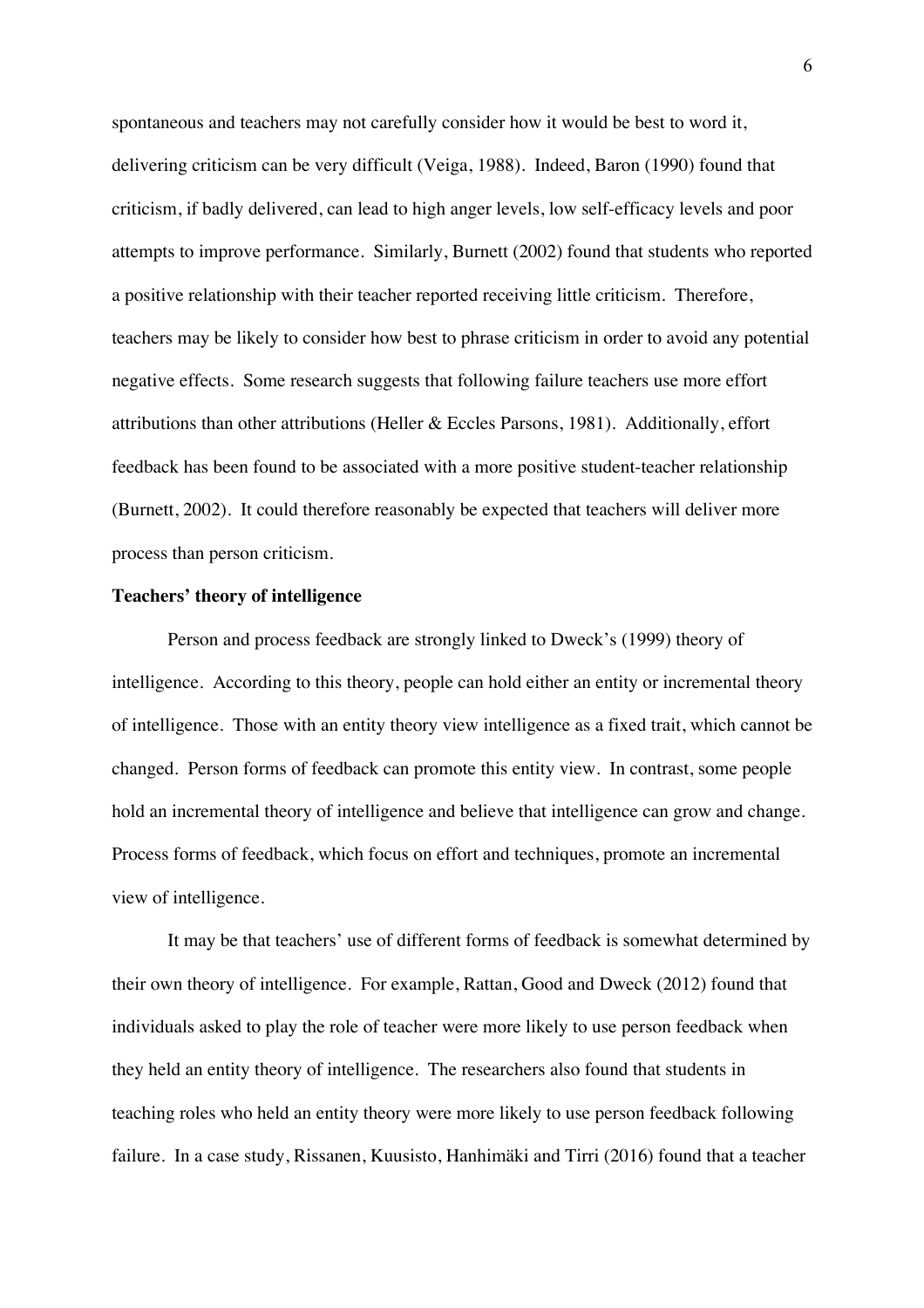with an entity theory of intelligence was more likely to use person praise. In contrast, a teacher with more of an incremental theory used more process feedback. Therefore, there is reason to predict that more of an entity theory of intelligence will be associated with delivery of more person feedback, while less of an entity theory will be associated with more process feedback.

#### **Perceptions of task difficulty**

Task difficulty may also impact how teachers give feedback. However, there is limited literature exploring this. Following success, teachers may be more likely to give praise following a challenging task. Success on difficult tasks may be less expected and therefore teachers may feel it is important to draw attention to the unexpected positive outcome (Meyer, 1992). However, success on a simple task may be expected and teachers may therefore feel less need to commend students for their success. Following failure, it may be that teachers give more feedback following a simple task as they may have expected success and therefore draw attention to the failure as unexpected (Meyer, 1992). However, failure on a challenging task may have been expected and therefore not warrant further comment.

Although more speculative, it is plausible to suggest that task difficulty will influence teachers' choice to give person or process feedback. Brummelman, Thomaes, Overbeek, de Castro, van den Hout and Bushman (2014) found that when adults believed that a child had low self-esteem, they were more likely to give them person praise than when they believed the child had high self-esteem. This pattern was not found for process or other praise. Presumably, the adults felt that person praise would lead the children to develop higher selfesteem. Thus, teachers may give more person feedback following success on a challenging task in order to promote positive self-esteem for a good achievement. However, this is only likely to be seen following success. Teachers are likely to avoid person forms of feedback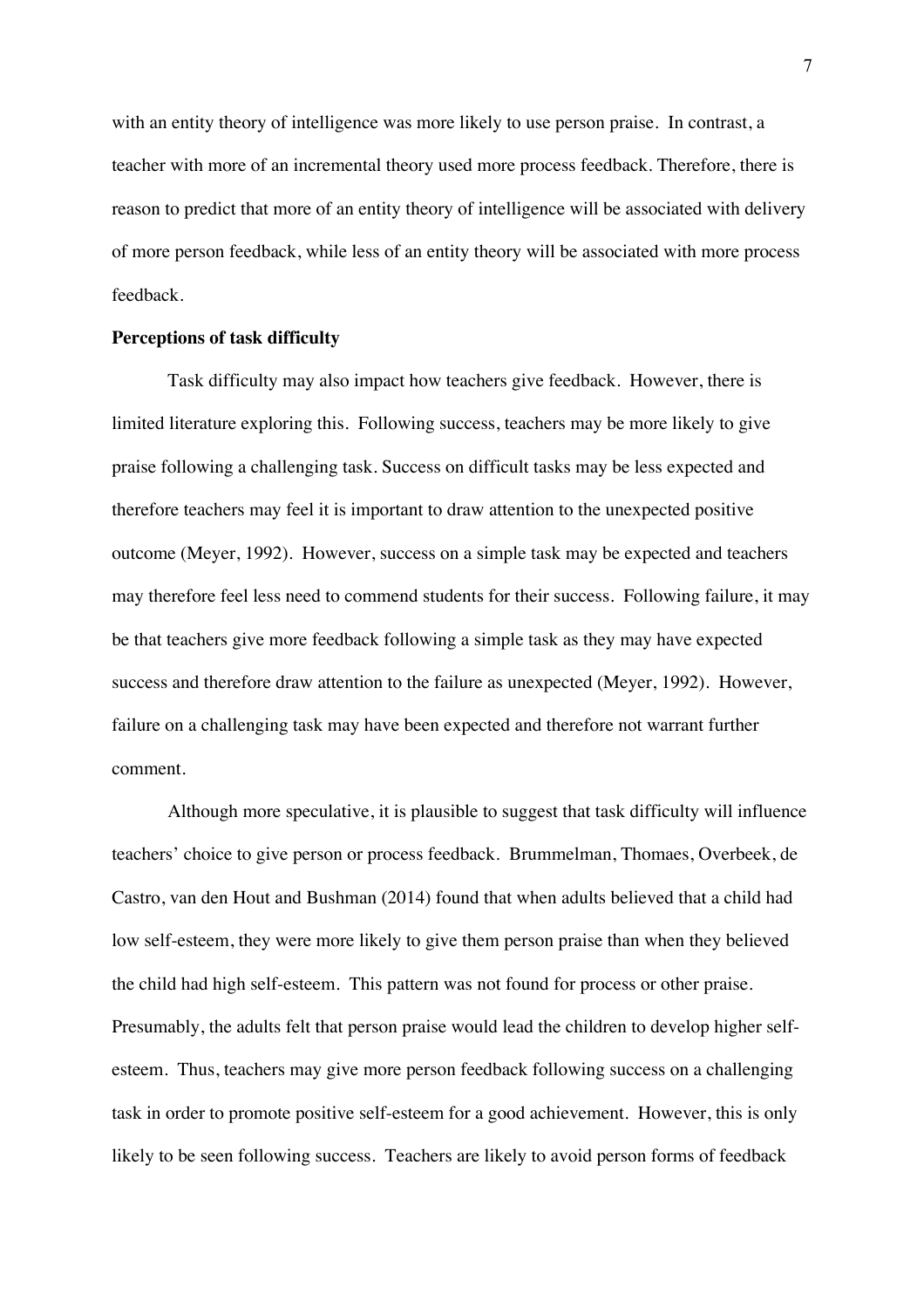following failure, regardless of task difficulty, since person feedback can lead to negative outcomes (Kamins & Dweck, 1999).

#### **The current study**

The current study examined the type of feedback (process vs. person) that teachers would say they would deliver following scenarios presenting successes and failures. Our sample consisted of Chinese teachers of English since an opportunity arose to collect data whilst the first author was teaching English in China.

Teachers read six scenarios – three describing successes and three describing failures. After each scenario teachers were asked to rate how difficult the task was (this was not manipulated) and how likely they would be to give feedback. They were then given an example of person feedback and an example of process feedback and asked to rate how likely they would be to deliver each to the student. Teachers also completed measures of their theory of intelligence.

It was hypothesised that:

H1: Teachers would be more likely to say that they would give feedback following success than failure.

H2: Teachers would endorse the use of person and process feedback interchangeably following success.

H3: Teachers would endorse the use process feedback following failure.

H4: Teachers with more of an entity theory of intelligence would state that they would give more person forms of praise and criticism.

H5: Teachers would state that they would give more feedback following an unexpected result (i.e., failing on an easy task and succeeding in a challenging task). Conversely, we expected that teachers would say that they would give more person forms of feedback following success on a challenging task and less person forms following any failure.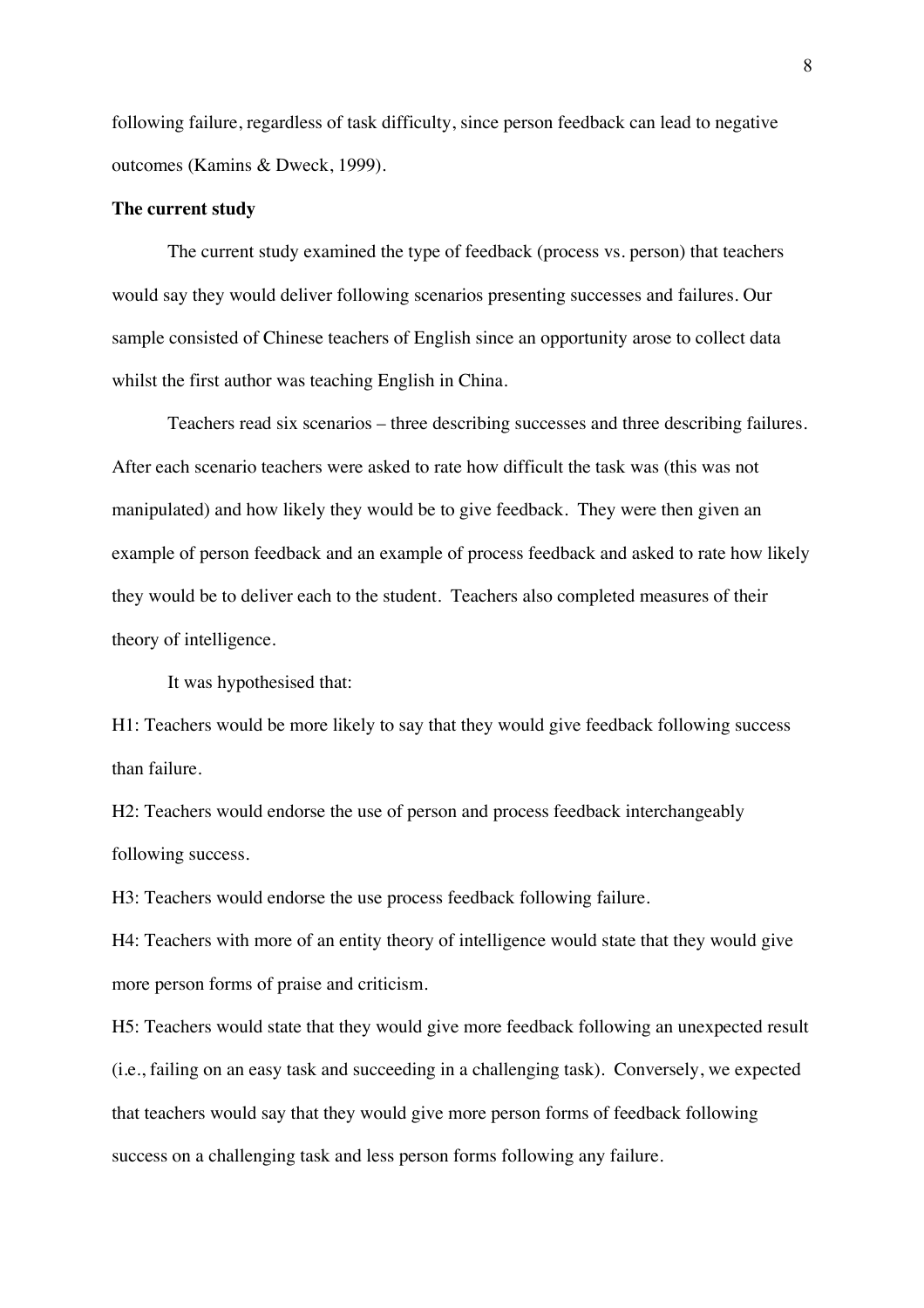#### **Method**

#### **Participants and Design**

Participants were 169 Chinese primary school teachers attending an English Summer School that aimed to improve teaching skills. All teachers taught English among other subjects at their schools and attended the course to improve English skills and learn 'Western' teaching techniques. Most participants were female, (*N*=156) and ages ranged from 21 to 45 (*M*=29.46, *SD*=5.21). All participants were Chinese and English was their second language. The design was fully within participants; all participants read six scenarios and responded to all four dependent measures following each. The performance of the student was manipulated to give an IV with two levels (success or failure). Another variable was a teachers' view of intelligence as fixed or malleable. The four dependent measures were: perceptions of task difficulty, likelihood of giving feedback, and likelihood of giving person and process forms of feedback.

#### **Materials and Procedure**

The questionnaire was administered in English. All teachers had a good level of English proficiency as this was part of the selection process in determining attendance at the Summer School. All teachers were given six scenarios to read, each depicting a different lesson (e.g. English, Maths, Science). Teachers were informed that the child described in the scenario was around nine years old and an average student. Additionally they were told that a different child featured in each scenario and the child was never referred to by name or gender to try to prevent these variables from becoming confounds. Each scenario described a lesson where the teacher asked the child to complete a task. We attempted to ensure tasks were of a similar difficulty level across each scenario. However, teachers could draw their own inferences about task difficulty. In three of the tasks the child succeeded and in three tasks they failed. Which lessons children succeeded in and which they failed in, as well as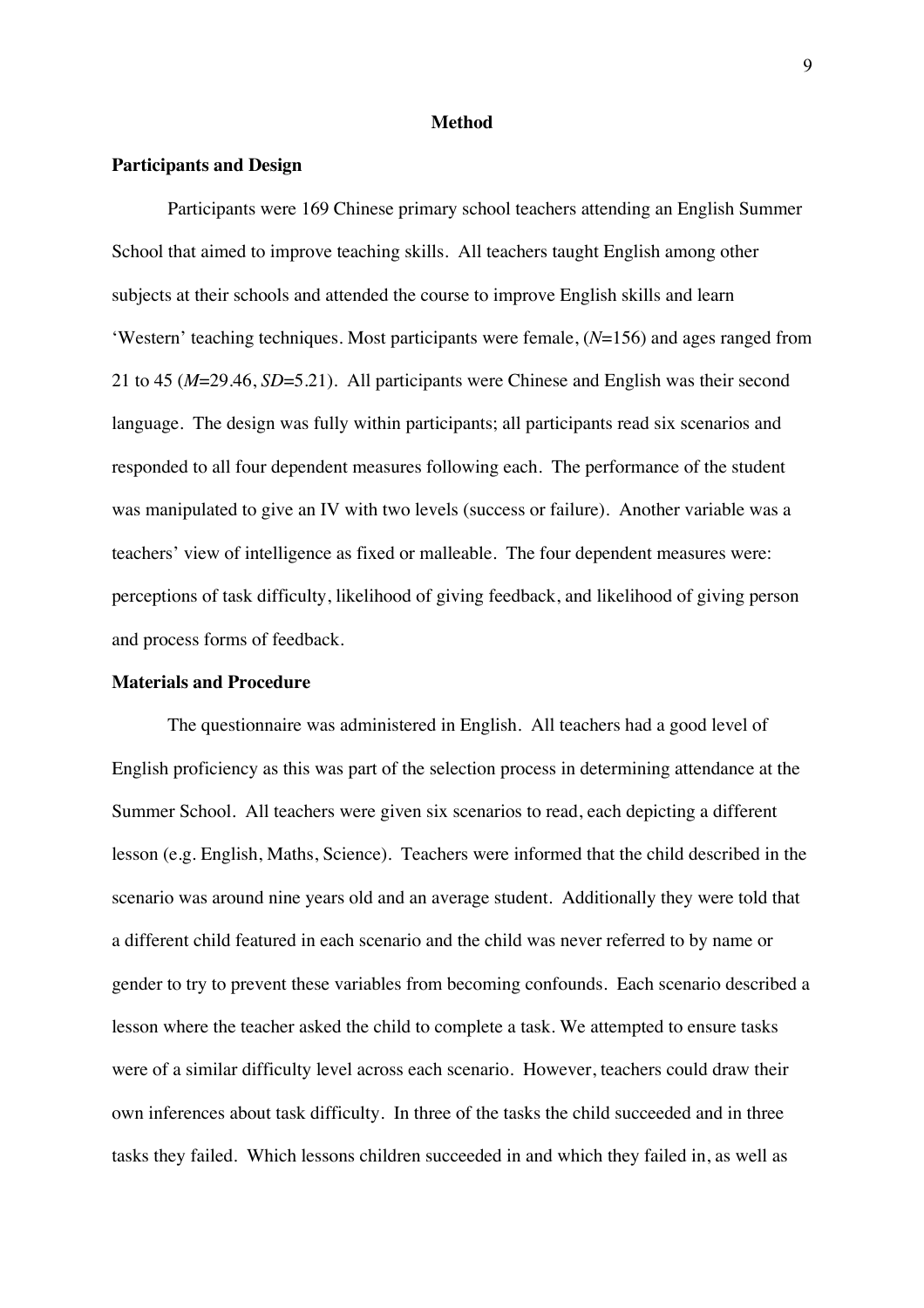the order they were presented, were counterbalanced between participants. An example scenario follows (others are available in Appendix A):

"One day you set your students some very difficult problems in Maths. They had never done them before so you carefully explained how to do them. After showing the class some examples on the board you gave everyone five problems to practice on.

When you gave their work back you saw that one of your students got all 5 out of 5 correct.

OR

When you gave their work back you saw that one of your students only got 1 out of 5 correct."

Having read each scenario, teachers were asked four questions. These were: "How hard was this task?" and "How likely would you be to give the child feedback?" Additionally for each scenario teachers were given one example of person feedback, (e.g., "You're really clever" or "You're not so good at this") and one example of process feedback (e.g., "You worked really hard on this" or "You didn't work very hard on this") and asked "How likely would you be to say…?". These items were answered on a six point scale. Praise was given following success and criticism was given following failure. Three different forms of person and process praise were used so that the wording of praise would not be repeated, and the order of these forms of feedback was counterbalanced. Whether person or process praise was presented first was also counterbalanced within participants.

Teachers also completed measures of their theory of intelligence (Dweck, 1999) which focussed solely on entity views of intelligence. Even for those who endorse more of an entity theory of intelligence, there is a strong tendency to endorse items depicting the opposite, incremental theory (Hong, Chiu, Dweck, Lin & Wan 1999). This suggests that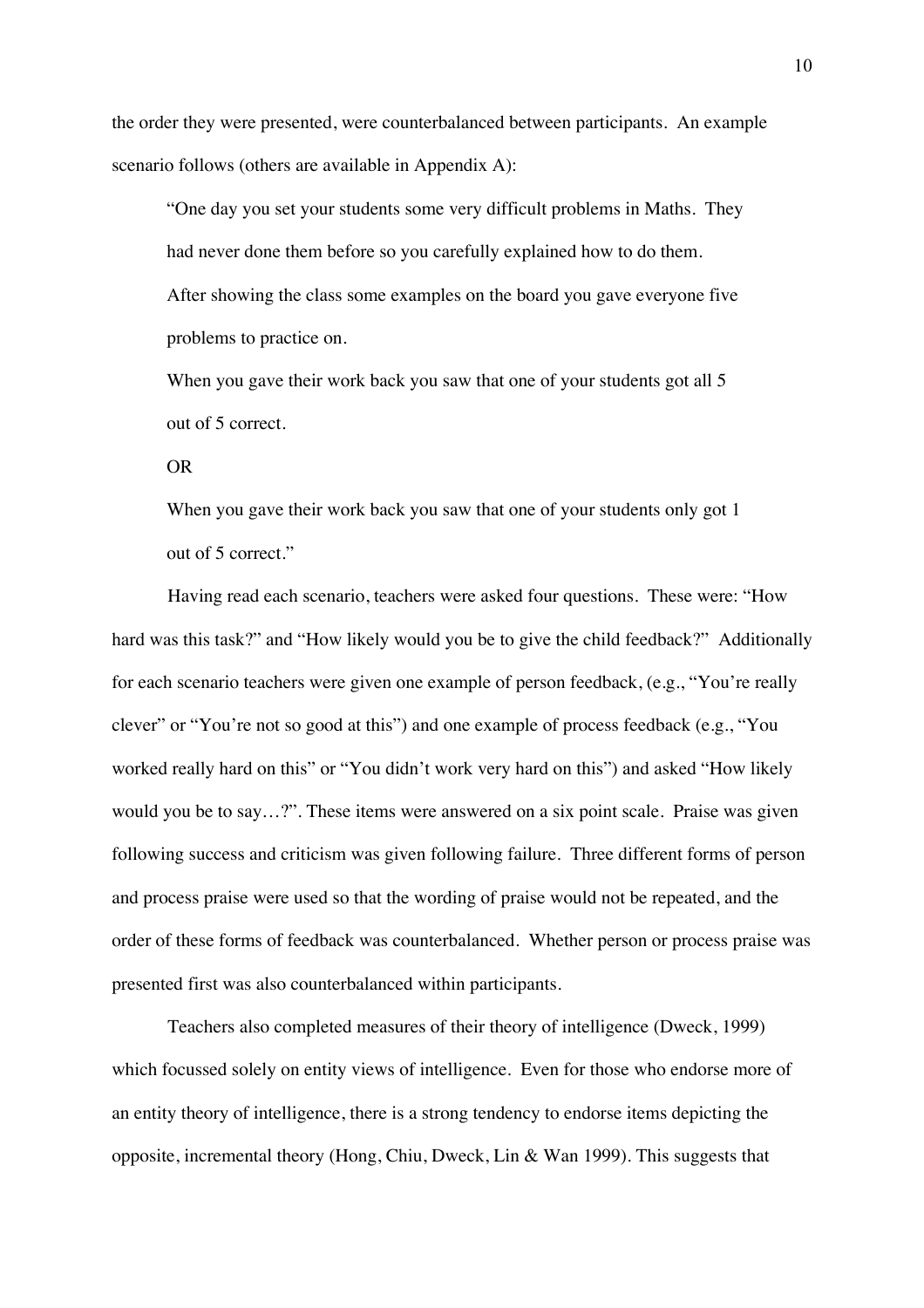incremental theories are compelling and perhaps also socially desirable and it is therefore better to only use entity questions. An example question is "You have a certain amount of intelligence and you really can't do much to change it." Participants responded on a six-point agreement scale.

Once participants had given their informed consent they read the six scenarios and answered questions on each. They then completed theory of intelligence measures. Once they had completed the study they were thanked, given a written debrief and the study was discussed as part of a reflection around effective feedback delivery.

#### **Results**

#### **Likelihood of Giving Feedback**

There were no significant differences in participants' responses to the dependent measures on the individual success scenarios so the mean across all success scenarios where participants had responded was used. In the same way, the mean of all failure scenarios was also computed. The likelihood of teachers giving feedback following success was compared to the likelihood that they would deliver feedback following failure. Results from this paired samples t-test were significant, suggesting that teachers were more likely to give feedback following success than failure: for success (*M*=4.76, *SD*=.81) and failure (*M*=4.53, *SD*=.94) *t*(165)=2.91, *p* = .004. This supports Hypothesis 1.

The likelihood of teachers giving different forms of feedback following success and failure was also examined using a within-participants repeated measures ANOVA. We calculated the means for success and failure but removed data from participants who stated that they would be 'very unlikely' to give feedback having read a scenario. We did include data from scenarios when participants stated that they were 'unlikely' to give feedback, as the participants did show a range of responses to the person and process forms of feedback presented. As predicted (Hypothesis 2), following success, teachers used person and process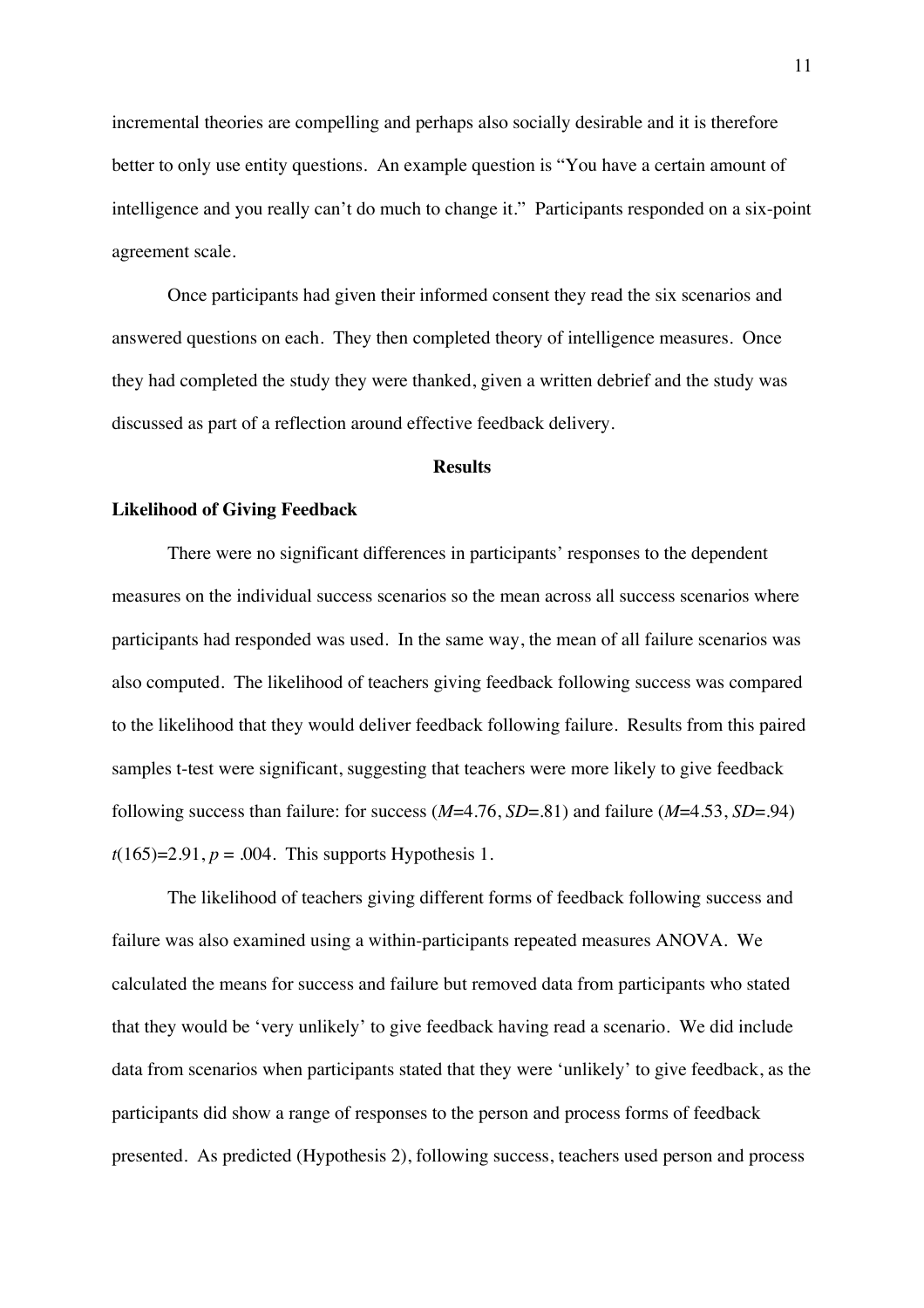forms of feedback interchangeably  $F(1,165)=3.12$ ,  $p=.079$  (person feedback  $M=4.75$ , *SD*=.97, process feedback *M*=4.63, *SD*=.95). In contrast, and supporting Hypothesis 3, following failure teachers were more likely to give process feedback than person feedback *F*(165)=71.10, *p* <.001 (person feedback *M*=2.26, *SD*=.94, process feedback *M*=2.99, *SD*=1.16).

#### **Theory of intelligence**

Teachers' answers to each of the three questions were averaged to give a mean score for theory of intelligence ( $\alpha = .82$ ). We then explored the correlation between teachers' view of intelligence and their feedback delivery. We had predicted that those with more of an entity theory would deliver more person praise and criticism (Hypothesis 4). We found a no relationship between holding more of an entity theory of intelligence and delivering praise. However, teachers who held more of an entity theory of intelligence indicated that they would give more person, (*r*=.13, *n*=167, *p*=.043) and process praise (*r*=.18, *n*=167, *p*=.009). Following failure, however, there was no correlation between theory of intelligence and delivery of feedback or delivery of person feedback. However, there was a negative correlation between entity theory of intelligence and delivery of process feedback (*r*=-.13, *n*=168, *p*=.047). Hypothesis 4 was therefore not supported.

#### **Perceived task difficulty**

We also examined how perceptions of task difficulty correlated with likelihood of giving feedback. Some participants did not answer this question so there is missing data. Following success, results suggested that there was a positive correlation between perceived task difficulty and delivery of praise (*r*=.29, *n*=143, *p*<.000). In addition, there was a positive relationship between perceived task difficulty and delivery of person praise (*r*=.19, *n*=143, *p*=.011) and delivery of process praise (*r*=.17, *n*=143, *p*=.023).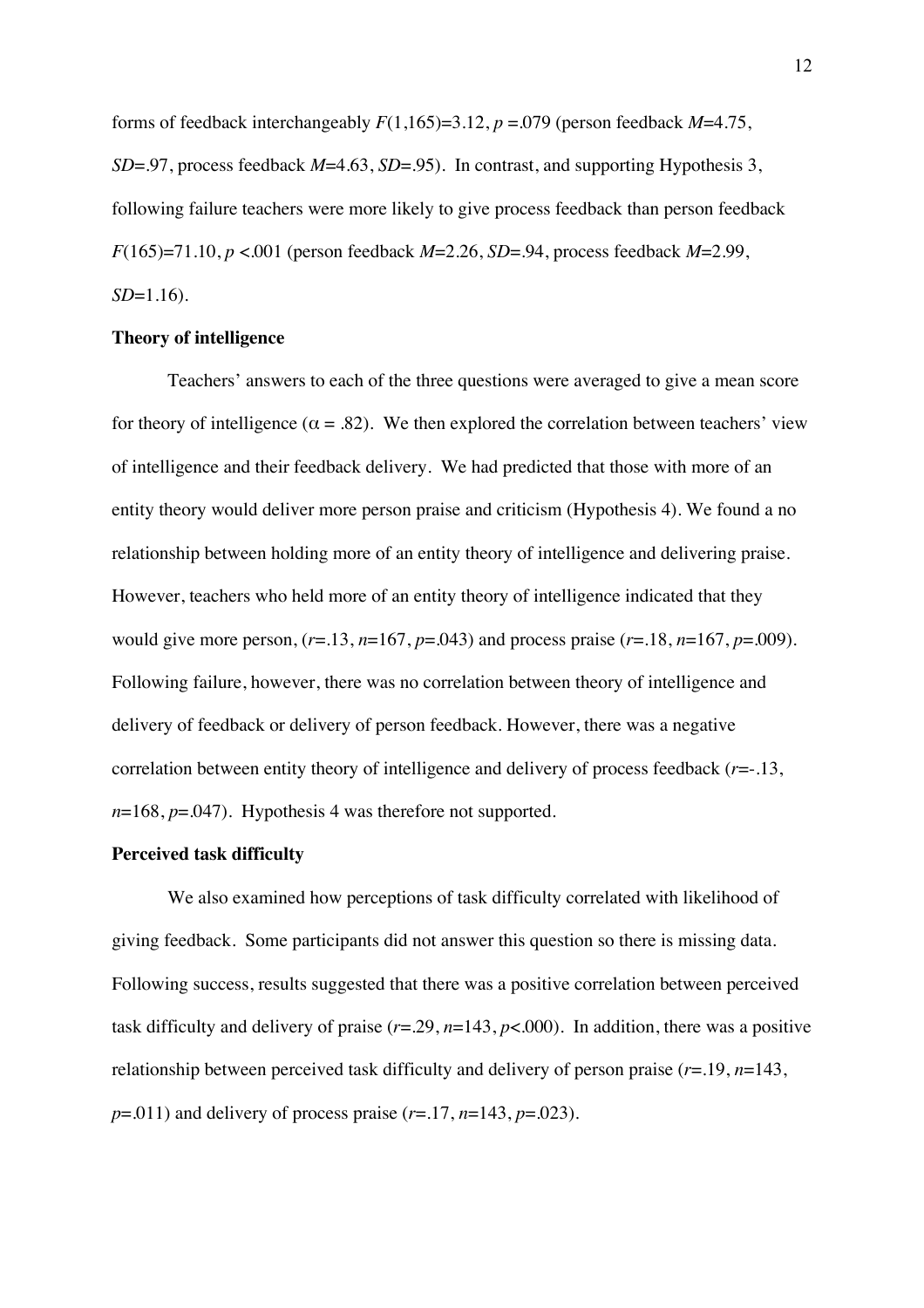Following failure, results suggested that there was a positive correlation between giving feedback and perceived task difficulty (*r*=.25, *n*=148, *p*=.002) contrary to Hypothesis 5. However, the correlations between perceived task difficulty and person feedback and perceived task difficulty with process feedback were not significant suggesting that task difficulty was not associated with type of feedback delivery.

#### **Discussion**

It was hypothesised that teachers would be more likely to give feedback following success than failure, and this was supported by our findings. We also found, that teachers used person and process feedback interchangeably following success but used process feedback more following failure. Further, we found that having more of an entity theory was not associated with giving more praise following success. However, it was associated with giving more person and process praise and less process criticism following failure. Finally, perceptions of task difficulty was associated with teachers giving more feedback following challenging tasks, compared to easy tasks, and following success, more challenging tasks were associated with the delivery of more person and process feedback. Our findings therefore have extended our understanding of Dweck's feedback framework by providing insight into how teachers may choose to deliver feedback and how this is related to their own view of intelligence and task difficulty.

Our findings mirror previous research suggesting that teachers are more likely to give feedback following success than failure (Bond, Smith, Baker, & Hattie, 2000). It has been suggested that following success, we do not often consider the reasons for our performance, but following failure, we are more likely to try to understand why we did not achieve our goal (Heider, 1958; Weiner, 1972). Therefore feedback from teachers following failure is likely to be more useful than feedback following success. This suggests that it may be worthwhile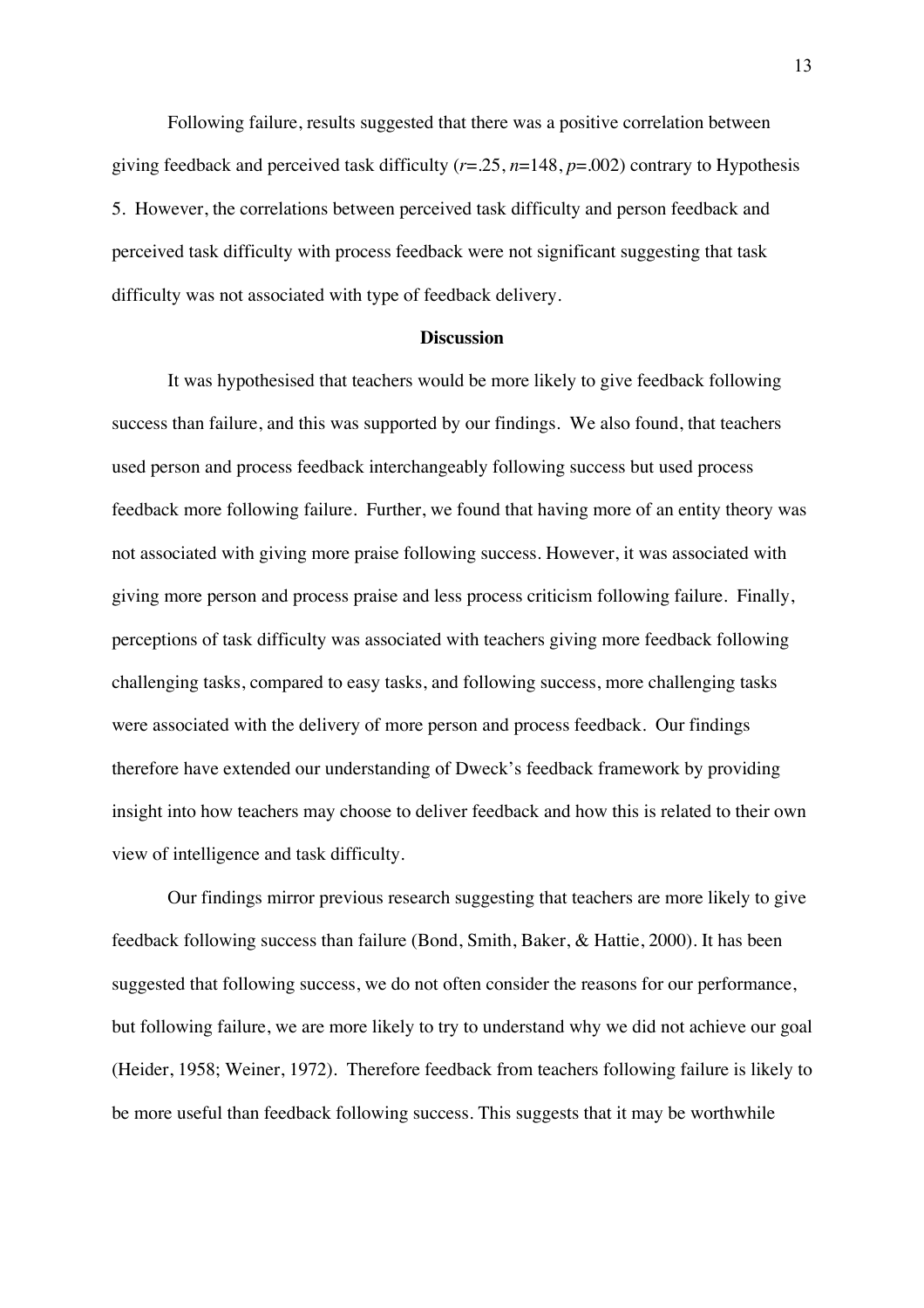developing extra training for teachers on the importance of and how to effectively deliver feedback following failure.

Teachers used person and process feedback interchangeably following success. This is in line with other research and suggests that following success, perhaps teachers do not consider their delivery of praise as much as their criticism (Crespo, 2002). Literature suggests that although the impact of person and process praise may not be seen immediately following success, following failure, those who had previously received person feedback showed more of a helpless response (Kamins & Dweck, 1999). Additionally, Zentall & Morris (2010) explored the impact of receiving mixed person and process praise. They found that small amounts of person praise, even when mixed with process praise reduced persistence. Therefore, it is important that teachers consider the longer term impact of their praise. Even small amounts of person praise may be damaging. In addition, children may draw upon this praise to understand future performance.

However, following failure teachers used more process feedback. Process feedback suggests a method of improvement, while person feedback does not, and is therefore more likely to lead to positive outcomes for children. This may suggest that teachers give more attention to their feedback delivery following failure than success in order to reduce the likelihood of negative outcomes. Indeed, it has been found that children who received person criticism disliked their teacher more than those who received process criticism (Skipper & Douglas, 2015). Or it may be the case that teachers are equally aware of their feedback delivery following both success and failure, but believe that both person and process forms are positive following success while process feedback is more positive following failure. Furthermore, in the current study we only explored the impact of theory of intelligence and perceived task difficulty on teachers' ratings of their likelihood of giving different forms of feedback. However, teachers may have a number of different aims when giving feedback,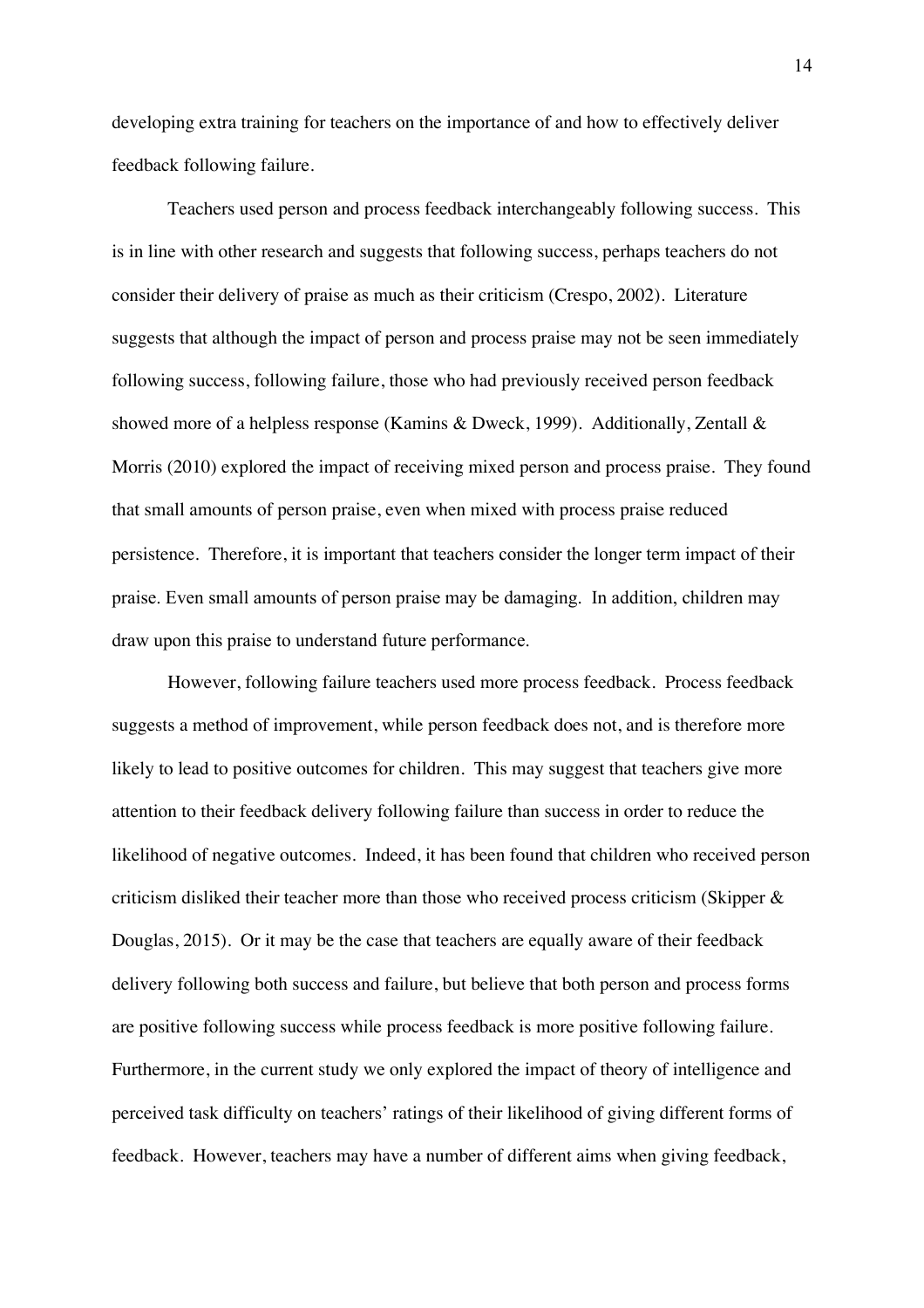e.g. to increase self-esteem, address emotional needs, appear credible etc. The level of consideration teachers give to their feedback delivery and the reasons for their choices following successes and failure is therefore an interesting avenue for future research.

#### **Theory of intelligence**

Teachers' theory of intelligence had some impact on their feedback delivery. Having more of an entity theory of intelligence was not associated with delivering more praise in general but was associated with delivering more person and process praise. Following failure, however, regardless of theory of intelligence, teachers said they would deliver similar levels of general and person criticism, but those with more of an entity theory endorsed less process criticism. This finding is contrary to results from other studies suggesting that those with an entity theory deliver more person feedback (e.g. Rattan, Good & Dweck, 2012).

It is interesting that holding more of an entity view of intelligence was associated with giving both more person and process praise. Entity theorists may want to draw attention to successes in order to encourage children to attend to their successes as evidence of their ability and do not appear to differentiate between effort and ability praise in doing this. However, following failure, entity theorists were less likely to give process feedback. This could be because entity theorists believe that outcomes are not caused by lack of effort but by lack of ability. However, they may not choose to use person forms of criticism as they are very negative, but may not use process forms either as they do not feel failure is due to lack of effort. Instead, as in the Rissanen, et al. study (2016) they may use 'comforting' person feedback such as. "Don't worry, you can't be good at everything." Similarly, those with less of an entity theory did not give more process criticism, it may be that they gave encouragement rather than criticism following failure, e.g. "Next time, if you try hard you will get it".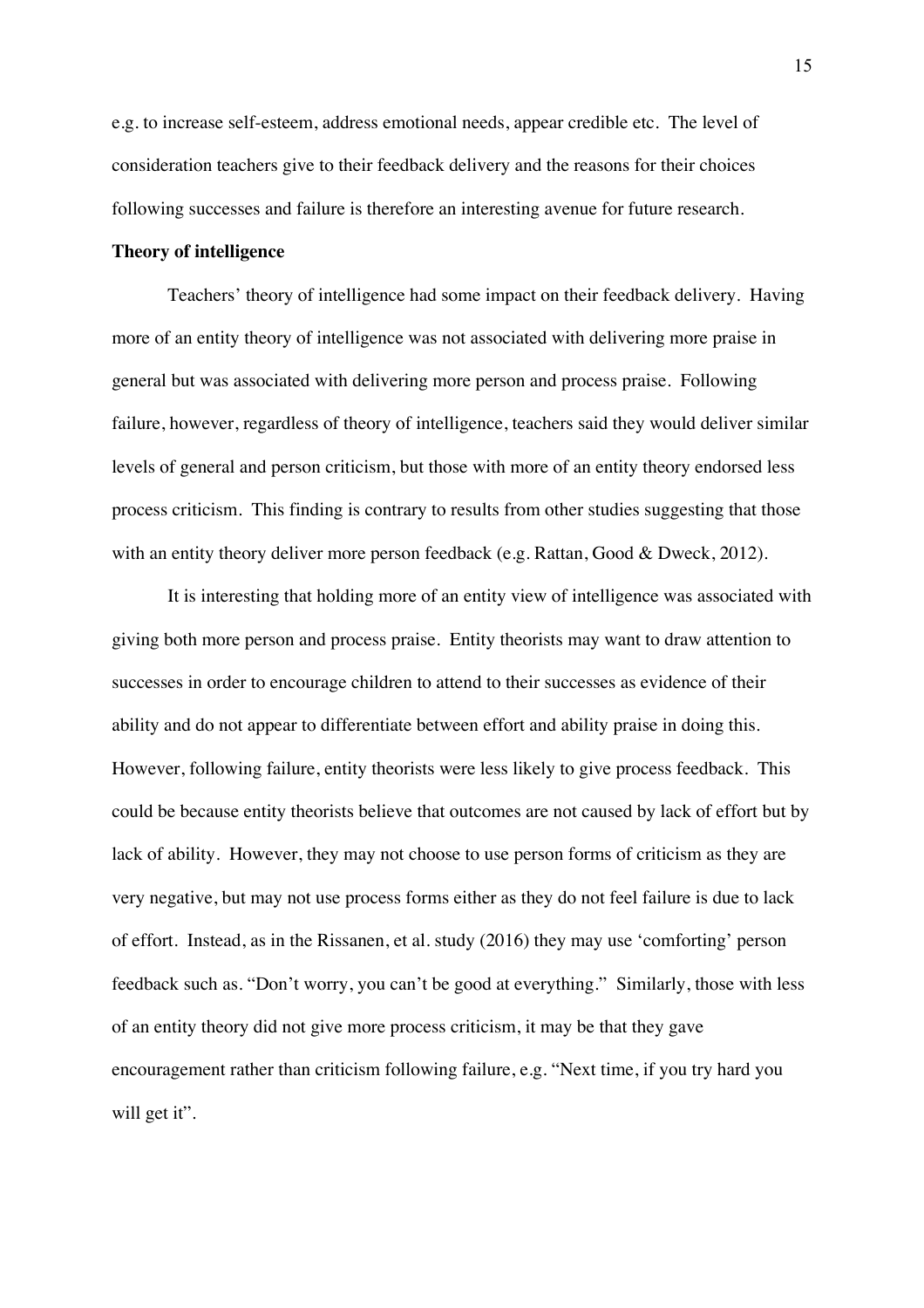Thus, an important limitation of this study is that we gave teachers examples of person and process feedback. It may be that teachers use different wordings for person or process feedback, and our wording may not have one they would personally use. Or perhaps they would not typically use these two forms of feedback and may give more informational feedback, particularly following failure (e.g., "Next time, remember to check for capital letters") or even product praise e.g. ("Your story does not make sense"; Henderlong Corpus & Lepper, 2007). In addition, following failure we asked teachers to rate their likelihood of delivering criticism in both person and process forms. However, teachers may use more encouraging statements to ensure students focus on their future performance, rather than criticism which directs attention to current performance. Therefore, future research should explore how likely teachers are to deliver a wider range of types of feedback.

#### **Perceived task difficulty**

Perceived task difficulty was correlated with greater likelihood of delivering feedback. Following success it is logical that teachers would be more likely to give feedback for more challenging than easy tasks, since the success was unexpected and therefore teachers may want to draw attention to it (Meyer, 1992). However, following failure, teachers were also more likely to give feedback following a challenging task, which was contrary to our predictions. Perhaps teachers view failure on a simple task as an unusual 'blip' therefore not requiring feedback. However, they may want to give children feedback following failure on a challenging task, for example to encourage them to take on challenging tasks in future.

#### **Sample**

Another factor to consider is that the sample consisted of Chinese teachers. It could be argued that patterns of feedback delivery differ in China compared to other countries such as the USA and UK. For example, previous research has suggested that in Euro-American culture, people often emphasise positive information about themselves and others (Heine,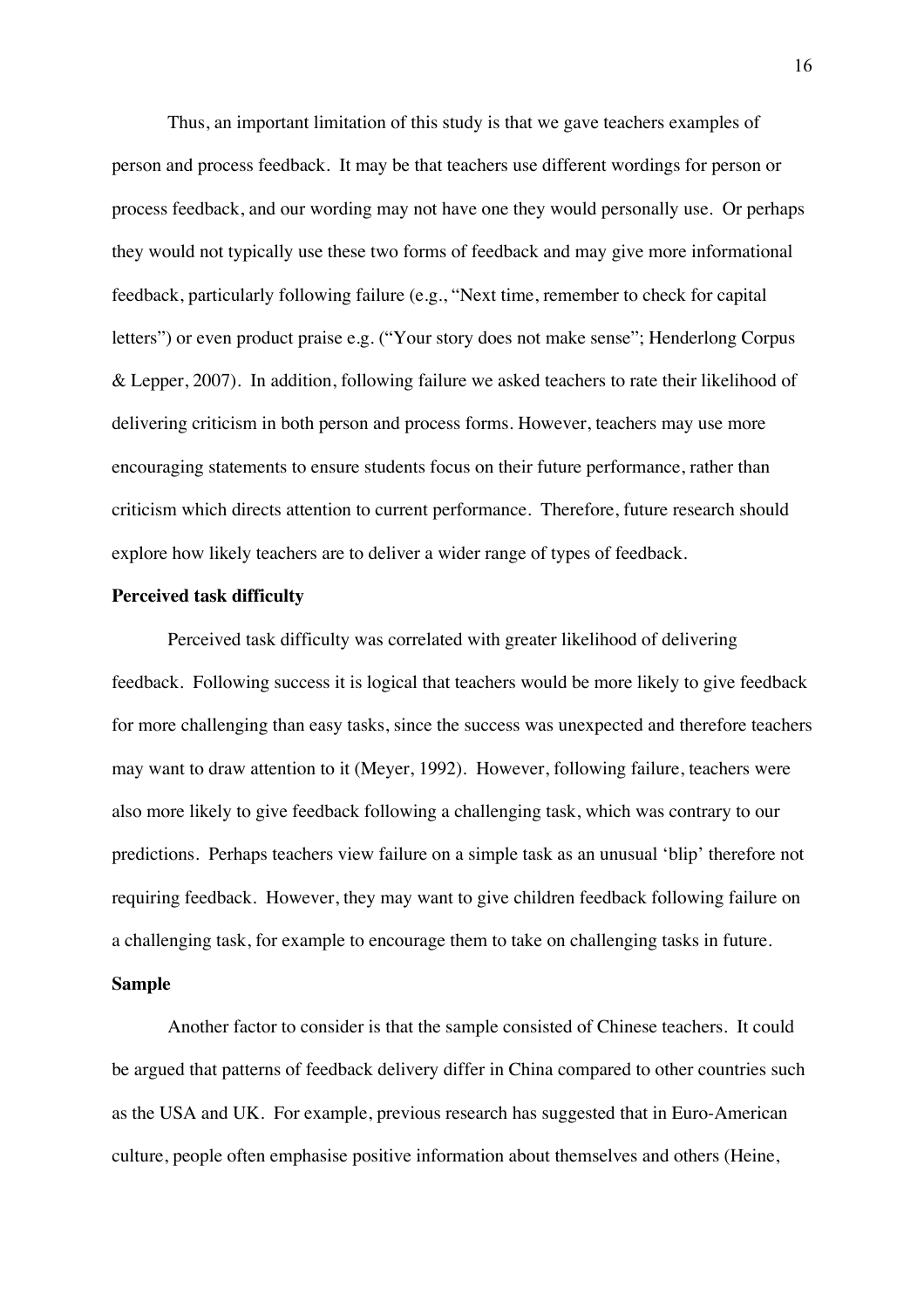Kitayama, Lehman, Takata, et al., 2001; Miller, Wang, Sandel, & Cho, 2002). In contrast, in China, modesty is highly valued (Lee, 2001) and therefore people may avoid emphasising positive information about themselves and others (Lee, Xu, Fu, Cameron, & Chen, 2001). Additionally, Chinese people have been found to focus more on failures than successes (Ng, Pomerantz, and Lam, 2007; Heine, et al., 2001; Kitayama, Markus, Matsumoto, & Norasakkunkit, 1997). We may therefore have expected Chinese teachers to give more criticism than praise, but this was not the case in the current study. Furthermore, cross-cultural differences in attribution patterns have been found in that Western parents attribute their children's successes to ability while Chinese parents attribute more to effort levels (Dandy & Nettelbeck, 2002b; Georgiou, 1999a; Shek & Chan, 1999). However, in the current research, Chinese teachers used both ability and effort praise following success.

Taken together, this pattern suggests that Chinese teachers may have been responding in a 'Western' way. Indeed, language and culture are interrelated and "The acquisition of a second language, except for specialized, instrumental acquisition […], is also the acquisition of a second culture" (Brown, 2007, p. 189). Teachers in our sample had a strong interest in Western culture and teaching styles. They also had very good English language skills. Their responses may have been different to responses in Chinese teachers of other subjects. Another consideration is that the questionnaire was delivered in English. Answering in English may also have led Chinese teachers to think in a more 'Western' way. For example, Fuhrman, McCormick, Chen, Jiang, Shu, Mao, and Boroditskya (2011) found that participants thought about time differently when they were asked to answer questions in Mandarin or English. Other work also suggests that speakers of different languages tend to think and behave differently depending on the language they are using (Whorf, 1956; Lucy, 1992b; Hill, & Mannheim, 1992).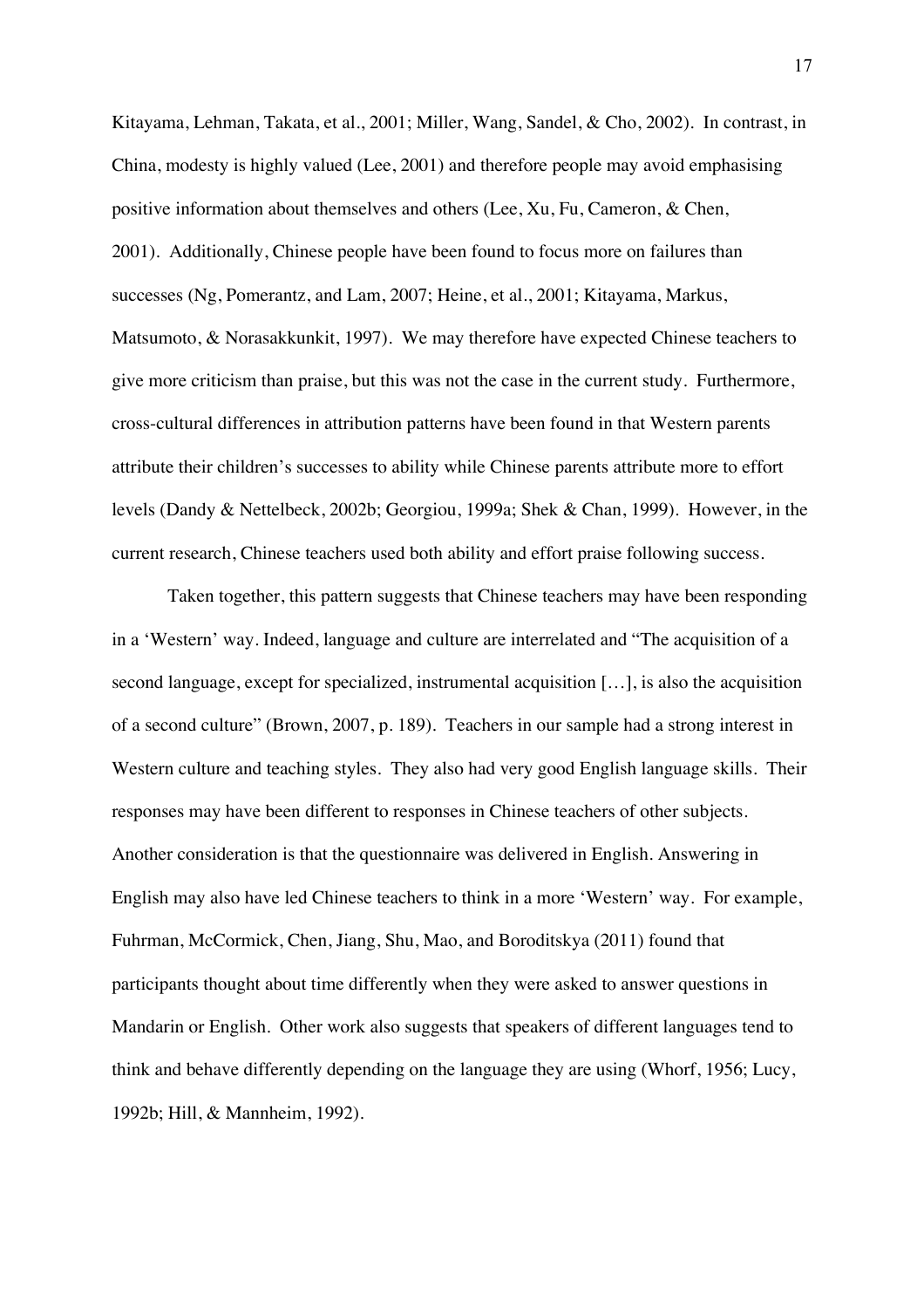Therefore, perhaps responding in English activated Western values and responding in Mandarin may have produced different results more in line with Eastern values. Therefore, future research could replicate this study and invite teachers to respond in either English or Mandarin to explore the impact of language. Additionally, it would be interesting to explore feedback delivery of Chinese teachers of other subjects in order to explore cross-cultural differences (or universals) in feedback delivery. This research could also include questions to explore why teachers choose different types of feedback. This would give important insights into how and why feedback delivery might differ across countries.

#### **Limitations**

It is important to note some limitations of this work. First, we used vignettes to explore how teachers deliver feedback. Other studies have directly asked teachers about their feedback delivery or have observed teachers within their classroom. Each approach has both strengths and weaknesses. Specifically, teachers may believe that they use praise appropriately and often. However, objective evaluations often find that teachers' actual rates of praise are much lower than self-reports indicate (Anderson & Hendrickson, 2007; Shore, Black, Simpson, & Coombe, 1993, Sutherland, & Wehby, 2001). In addition, when teachers are being observed they may change their behaviours in a socially desirable way, for example by reducing levels of criticism. While in the current study teachers may also have responded in a socially desirable way, they were asked how likely they would be to give different types of feedback following a specific task. This meant that teachers did not need to rate how often they gave feedback in general, which we intended to reduce socially desirable responding. This methodology also allowed us to collect data from a larger sample of teachers. However, future research could explore feedback by recording teachers and examining how often praise and criticism are delivered as well as how often person and process forms are used. This could be done using roaming mic which would be easier to overlook than an observer.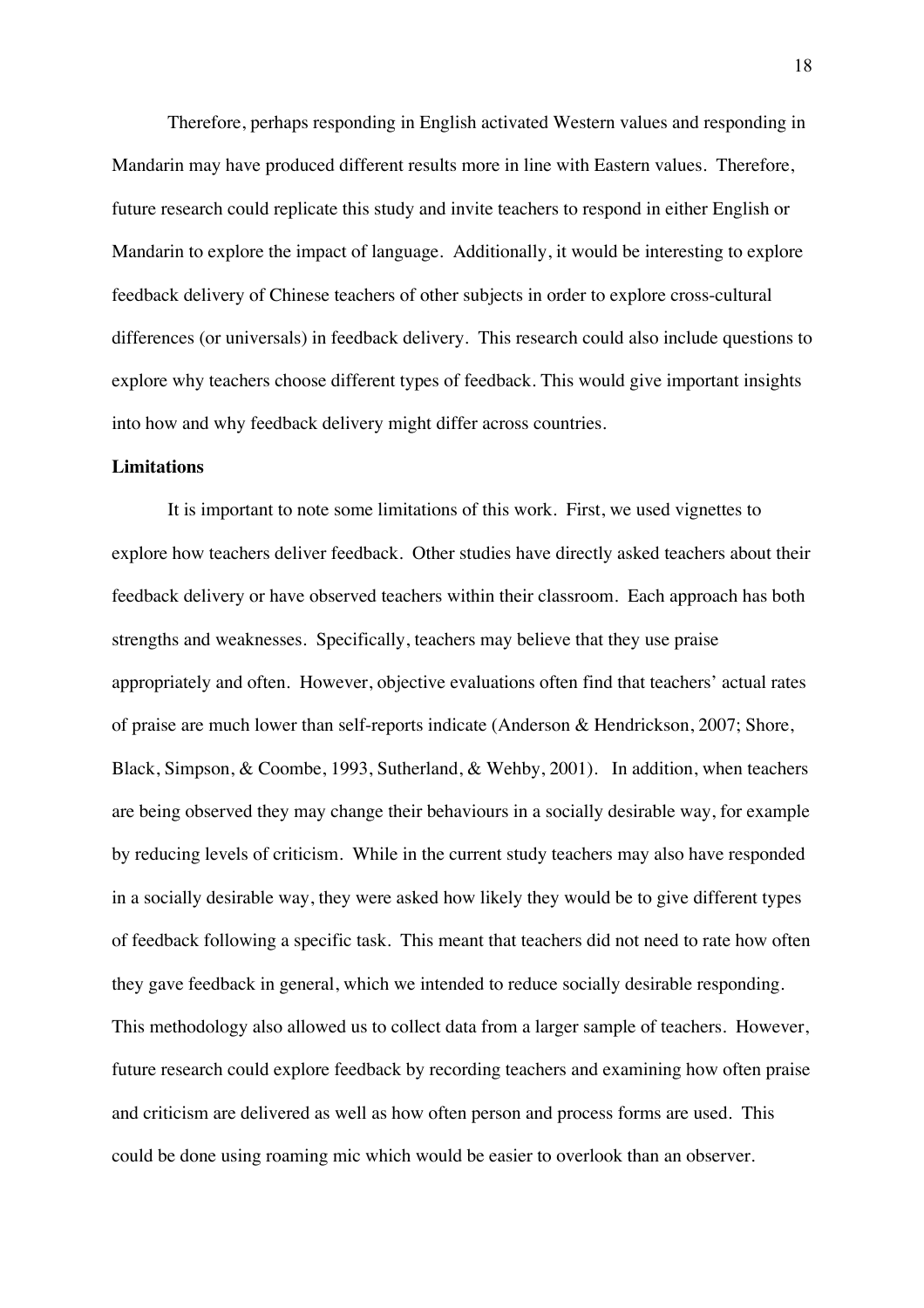Furthermore, this method would allow exploration of teachers' use of a broader range of feedback (e.g. product, informational or encouragement).

In summary, the current study suggests that teachers give more praise than criticism, use person and process praise interchangeably but use more process than person criticism. Teachers gave more feedback following success than failure and their theory of intelligence and perceived task difficulty impacted how they gave both praise and criticism. Detailed literature explores how children respond to person and process feedback, but we still know very little about how teachers deliver these forms of feedback. Therefore, future research should explore in more detail what feedback teachers give across cultures, and also the reasons underlying their feedback choices.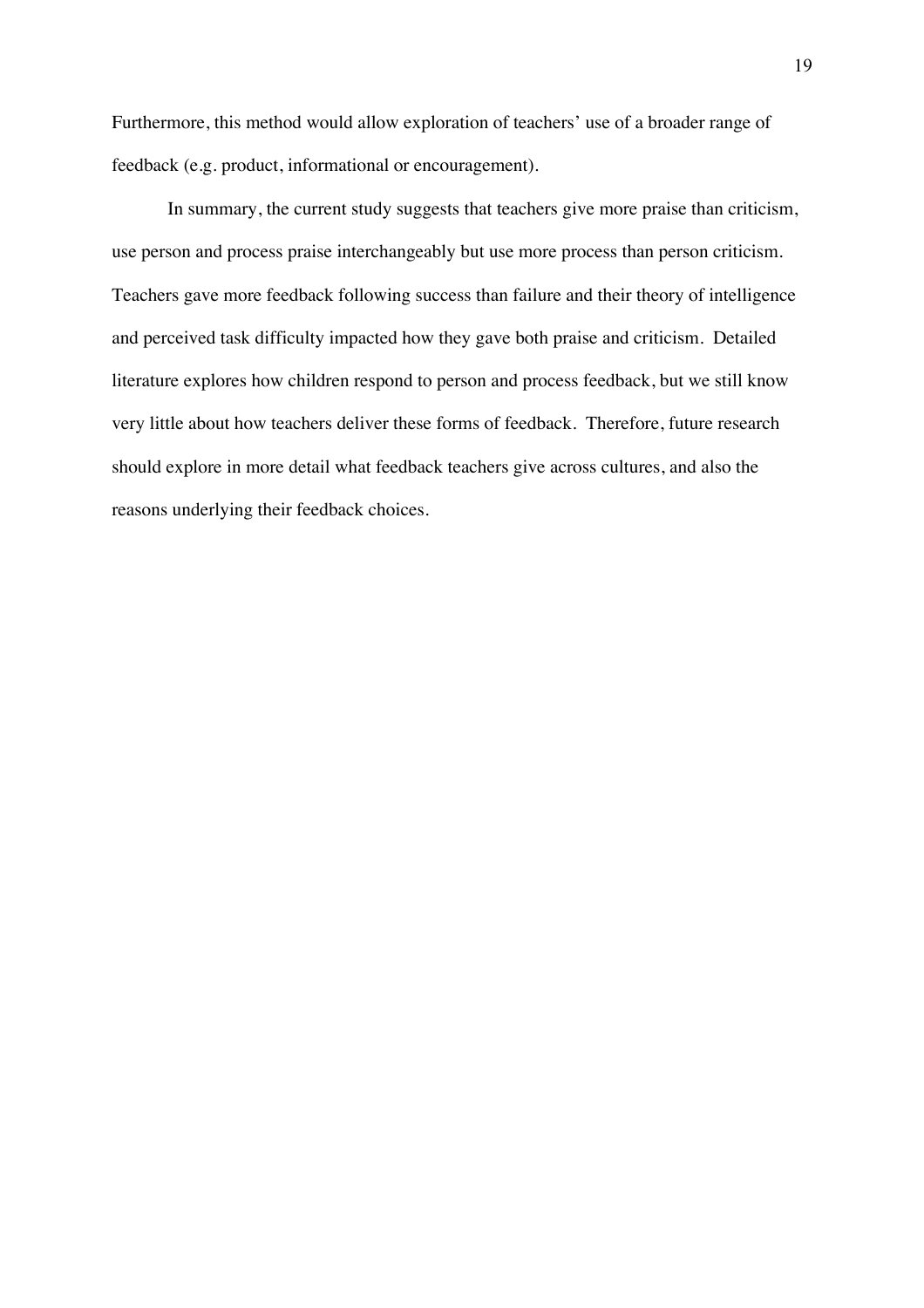- Anderson, L. F. & Hendrickson, J. M. (2007). Early-career EBD teacher knowledge, ratings of competency importance, and observed use of instruction and management competencies. *Education and Treatment of Children, 30*, 43-65. Doi: 10.1353/etc.2007.0019
- Baron, R. A. (1990). Environmentally induced positive affect: Its impact on self-efficacy, task performance, negotiation, and conflict. *Journal of Applied Social Psychology, 2,* 368-384. Doi:10.1111/j.1559-1816.1990.tb00417.x
- Bond, L., Smith, T., Baker, W. & Hattie, J. (2000). The Certification System of the National Board for Professional Teaching Standards: A construct and consequential validity study*. Greensboro, NC: Center for Educational Research and Evaluation, University of North Carolina.*
- Briggs, D. C. (1970). *Your child's self-esteem.* New York: Doubleday.
- Brown, H. D. (2007). *Principles of language learning and teaching.* New York, NY: Pearson Education.
- Brophy, J. E. (1981). Teacher Praise: A Functional Analysis. *Review of Educational Research, 51*, 5-32. Doi: 10.3102/00346543051001005
- Burnett, P. C. (2001). Elementary students' preferences for teacher praise. *Journal of Classroom Interaction, 36,* 16-23. Doi: 10.1080/01443410120101215
- Burnett, P. C. (2002). Teacher Praise and feedback and students' perceptions of the classroom environment. *Educational Psychology, 22,* 1-16. Doi: 10.1080/01443410120101215
- Brummelman, E., Thomaes, S., Overbeek, G., de Castro, B., van den Hout, M. & Bushman, B. J. (2014). On feeding those hungry for praise: Person praise backfires in children with low self-esteem. *Journal of Experimental Psychology, 143,* 9-14. Doi: 10.1037/a0031917
- Crespo, S. (2002). Praising and correcting: prospective teachers investigate their teacherly talk. *Teaching and Teacher* Education, *18,* 739-758. Doi: 10.1016/S0742- 051X(02)00031-8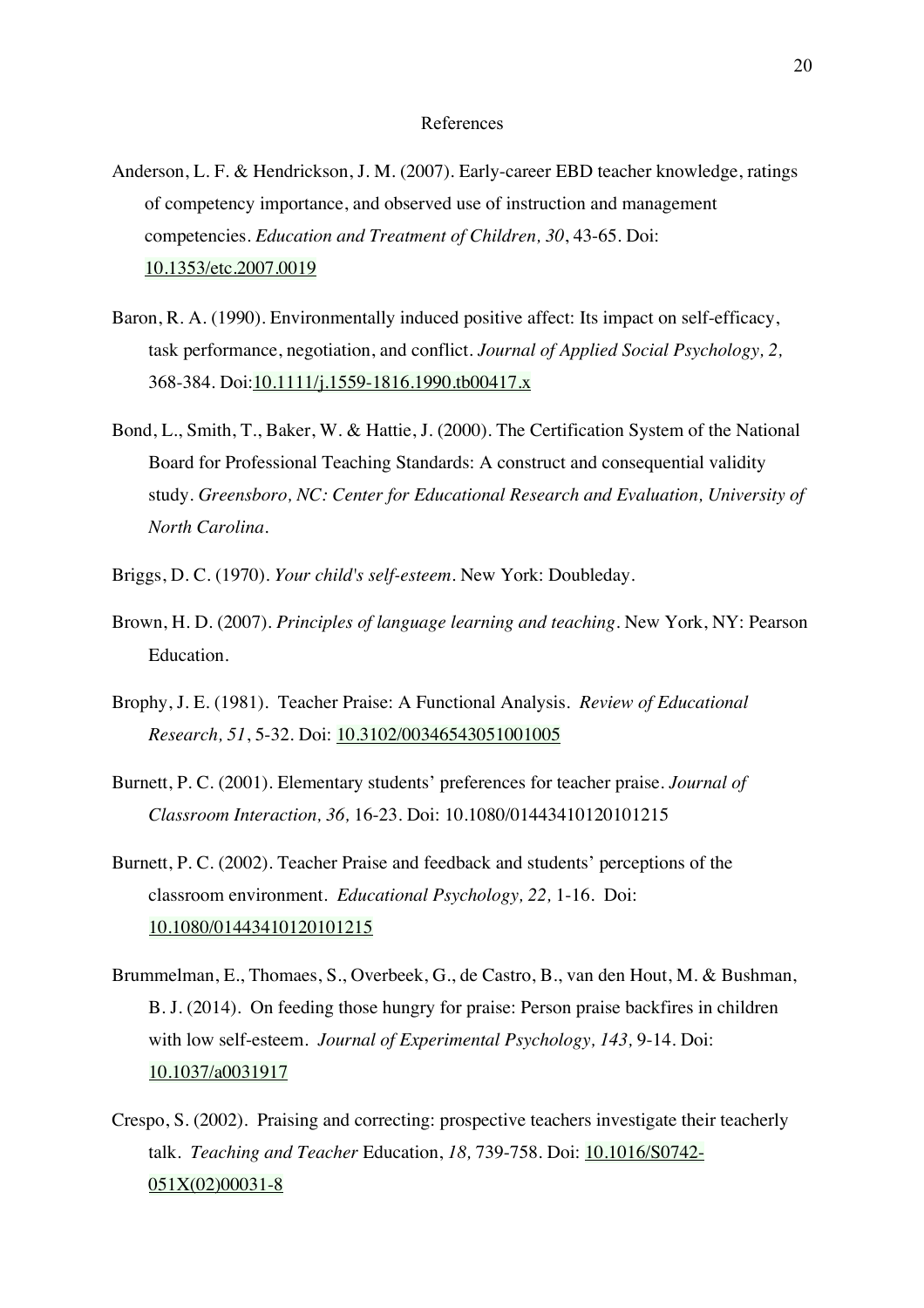- Dandy, J. & Nettelbeck, T. (2002b). Research note: A cross-cultural study of parents' academic standards and educational aspirations for their children. *Educational Psychology, 22,* 621-627.
- Delin, C. R. & Baumeister, R. F. (1994). Praise: More Than Just Social Reinforcement. *Journal for the Theory of Social Behaviour, 24,* 219-241. Doi: 10.1111/j.1468- 5914.1994.tb00254.x
- Dweck, C. S. (1999). *Self-theories: Their role in motivation, personality and development.*  Philadelphia: Psychology Press.
- Fuhrman, O., McCormick, K., Chen, E., Jiang, H., Shu, D., Mao, S. & Boroditsky, L. (2011). How linguistic and cultural forces shape conceptions of time: English and Mandarin time in 3D. *Cognitive Science, 35, 1305-28.* Doi: **10.1111/j.1551-6709.2011.01193.x**
- Georgiou, S. N. (1999a). Achievement attributions of sixth grade children and their parents. *Educational Psychology, 19*, 399-412. Doi: 10.1080/0144341990190402
- Gross, J. J. & John, O. P. (2003). Individual differences in two emotion regulation processes: Implications for affect, relationships, and well-being. *Journal of Personality and Social Psychology, 85, 348-362. Doi:* 10.1037/0022-3514.85.2.348
- Hattie, J. (2010). On Being a 'Critic and Conscience of Society': The Role of the Education Academic in Public Debates. *New Zealand Journal of Educational Studies, 45*, 85.
- Hattie, J. (2009). *Visible learning: A synthesis of 800+ meta-analyses on achievement*. Routledge, Oxford, UK.
- Heider, F. (1958). *The Psychology of Interpersonal Relations*. New York: Wiley.
- Heine, S. J., Kitayama, S., Lehman, D. R., Takata, T., Ide, E., Leung, C. & Matsumoto, H. (2001). Divergent consequences of success and failure in Japan and North America: An investigation of self-improving motivations and malleable selves. *Journal of Personality and Social Psychology, 81,* 599-615. Doi: 10.1037/0022-3514.81.4.599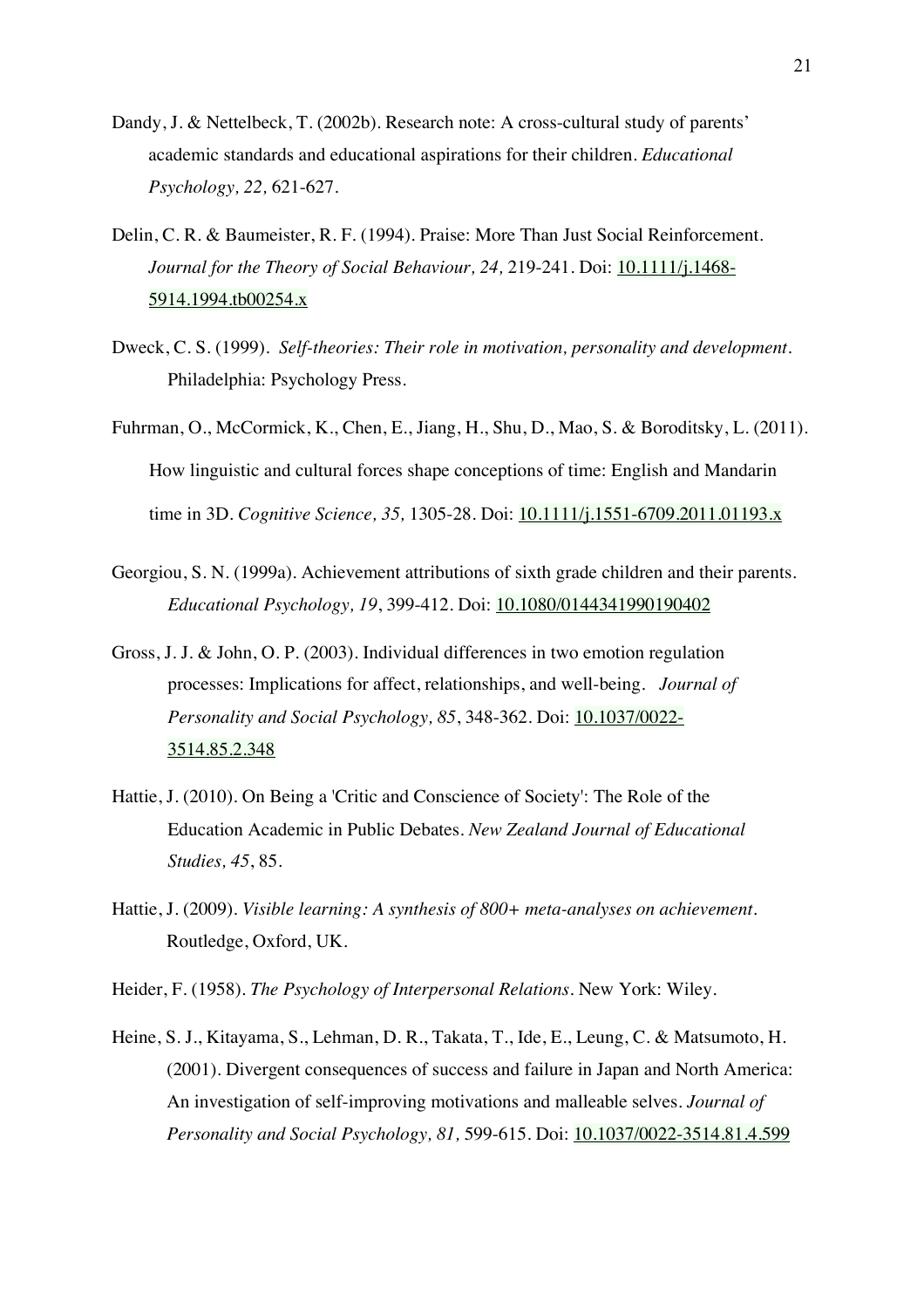- Heller, K. A. & Eccles-Parsons, J. (1981). Sex differences in teacher's evaluative feedback and students' expectancies for success in mathematics. *Child Development, 52,* 1015- 1019. Doi: 10.2307/1129106
- Henderlong Corpus, J. & Lepper, M. (2007). The effects of person versus performance praise on children's motivation: Gender and age as moderating factors. *Educational Psychology, 27,* 487-508. Doi: 10.1080/01443410601159852
- Henderson, V. & Dweck, C. S. (1990). Achievement and motivation in adolescence. A new model and data. In S. F. G. Elliot (Ed.), *At the threshold: The developing adolescence*. Cambridge, MA: Harvard University Press.
- Heyman, G. D., Fu, G., Sweet, M. A. & Lee, K. (2009). Children's reasoning about evaluative feedback. *British Journal of Developmental Psychology, 27,* 875–890. Doi: 10.1348/026151008X390870
- Hill, J. H. & Mannheim, B. (1992). Language and World view. *Annual Review of Anthropology,* 21, 381–406. Doi: 10.1146/annurev.an.21.100192.002121
- Hong, Y., Chiu, C., Dweck, C. S., Lin, D. M. S., & Wan, W. (1999). Implicit theories, attributions, and coping: A meaning system approach. *Journal of Personality and Social Psychology*, *77*, 588–599. Doi:10.1037//0022-3514.77.3.588
- Hyland, F., & Hyland, K. (2001). Sugaring the pill: Praise and criticism in written feedback. *Journal of Second Language Writing, 10*, 185-212. Doi: 10.1016/S1060-3743(01)00038- 8
- Kamins, M. L. & Dweck, C. S. (1999). Person versus process praise and criticism: Implications for contingent self-worth and coping. *Developmental Psychology, 35*, 835-847. Doi: 10.1037/0012-1649.35.3.835
- Kitayama, S., Markus, H. R., Matsumoto, H., & Norasakkunkit, V. (1997). Individual and collective processes in the construction of the self: Self-enhancement in the United States and self-criticism in Japan. *Journal of Personality and Social Psychology, 72*, 1245-1267. Doi: 10.1037/0022-3514.72.6.1245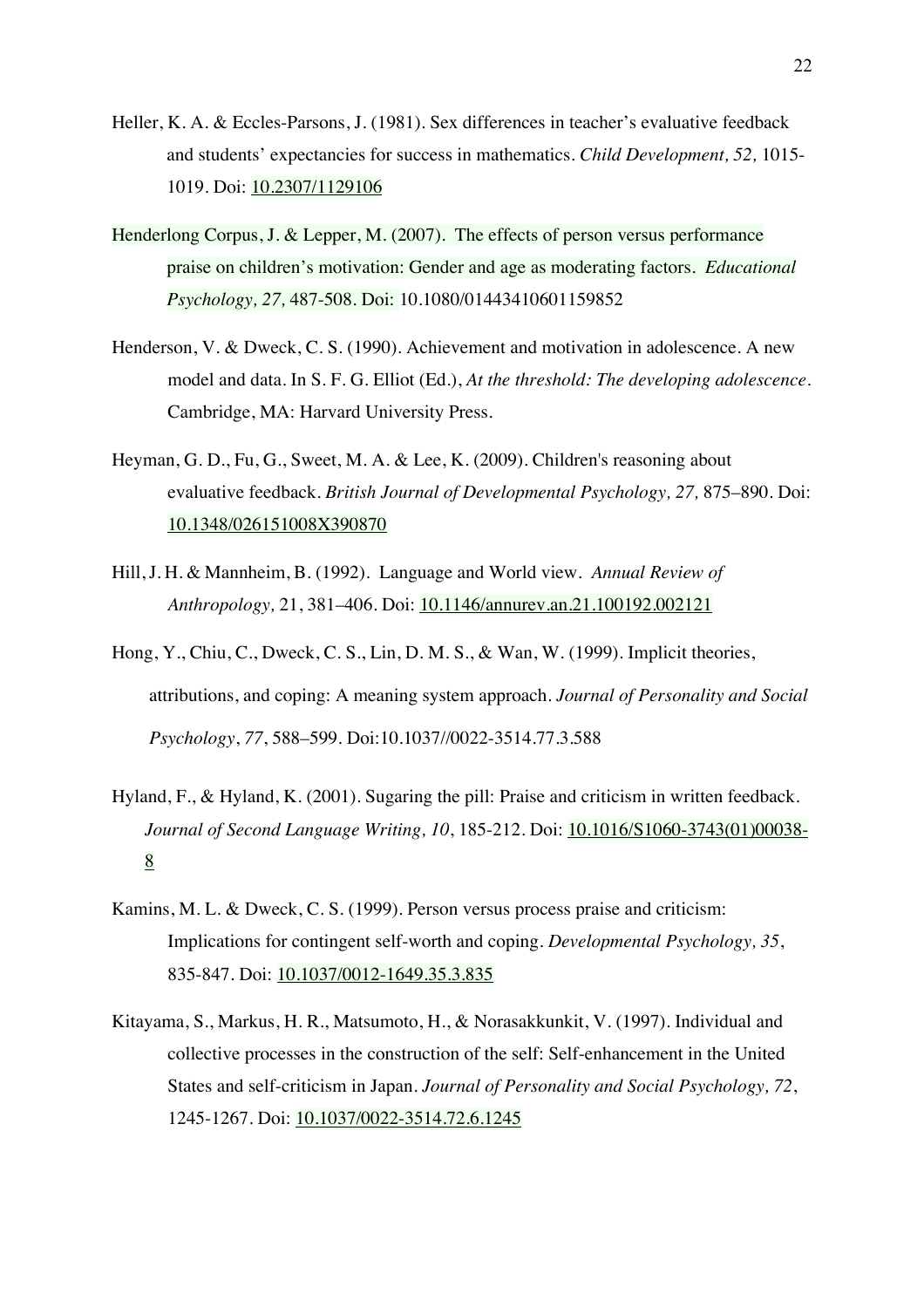- Koestner, R., Zuckerman, M. & Koestner, J. (1987). Praise, involvement, and intrinsic motivation. *Journal of Personality and Social Psychology, 53,* 383-390. Doi: 10.1037/0022-3514.53.2.383
- Lam, S., Yim, P. & Ng, Y. (2008). Is effort praise motivational? The role of beliefs in the effort-ability relationship. *Contemporary Educational Psychology, 33,* 694-710. Doi: 10.1016/j.cedpsych.2008.01.005
- Lucy, J. A. (1992b) *Language Diversity and Thought: A Reformulation of the Linguistic Relativity Hypothesis*. Cambridge: Cambridge University Press.
- Lyster, R. & Ranta, L. (1997). Corrective feedback and learner uptake: Negotiation of form in communicative classrooms. *Studies in Second Language Acquisition, 19,* 37-66. Doi: 10.1017/S0272263197001034
- Mangels, J. A., Butterfield, B., Lamb, J., Good, C. D., & Dweck, C. S. (2006). Why do beliefs about intelligence influence learning success? A social-cognitive-neuroscience model. *Social, Cognitive, and Affective Neuroscience, 1,* 75–86. Doi: 10.1093/scan/nsl013
- Meyer, W. (1992). Paradoxical effects of praise and criticism on perceived ability. In W. Stroebe & M. Hewstone (Eds.), *European Review of Social Psychology, 3,* 259-283. Doi: 10.1080/14792779243000087
- Mueller, C. M., & Dweck, C. S. (1998). Praise for intelligence can undermine children's motivation and performance. *Journal of Personality and Social Psychology, 75,* 33-52. Doi: 10.1037/0022-3514.75.1.33
- Ng, F. F., Pomerantz, E. & Lam, S. (2007). European American and Chinese parents' responses to children's success and failure: Implications for children's responses. *Developmental Psychology, 43,* 1239-1255. Doi: 10.1037/0012-1649.43.5.1239
- Nussbaum, A. D., & Dweck, C. S. (2007). Defensiveness vs. remediation: Self-theories and modes of self-esteem maintenance. *Personality and Social Psychology Bulletin, 34*, 599- 612. Doi: 10.1177/0146167207312960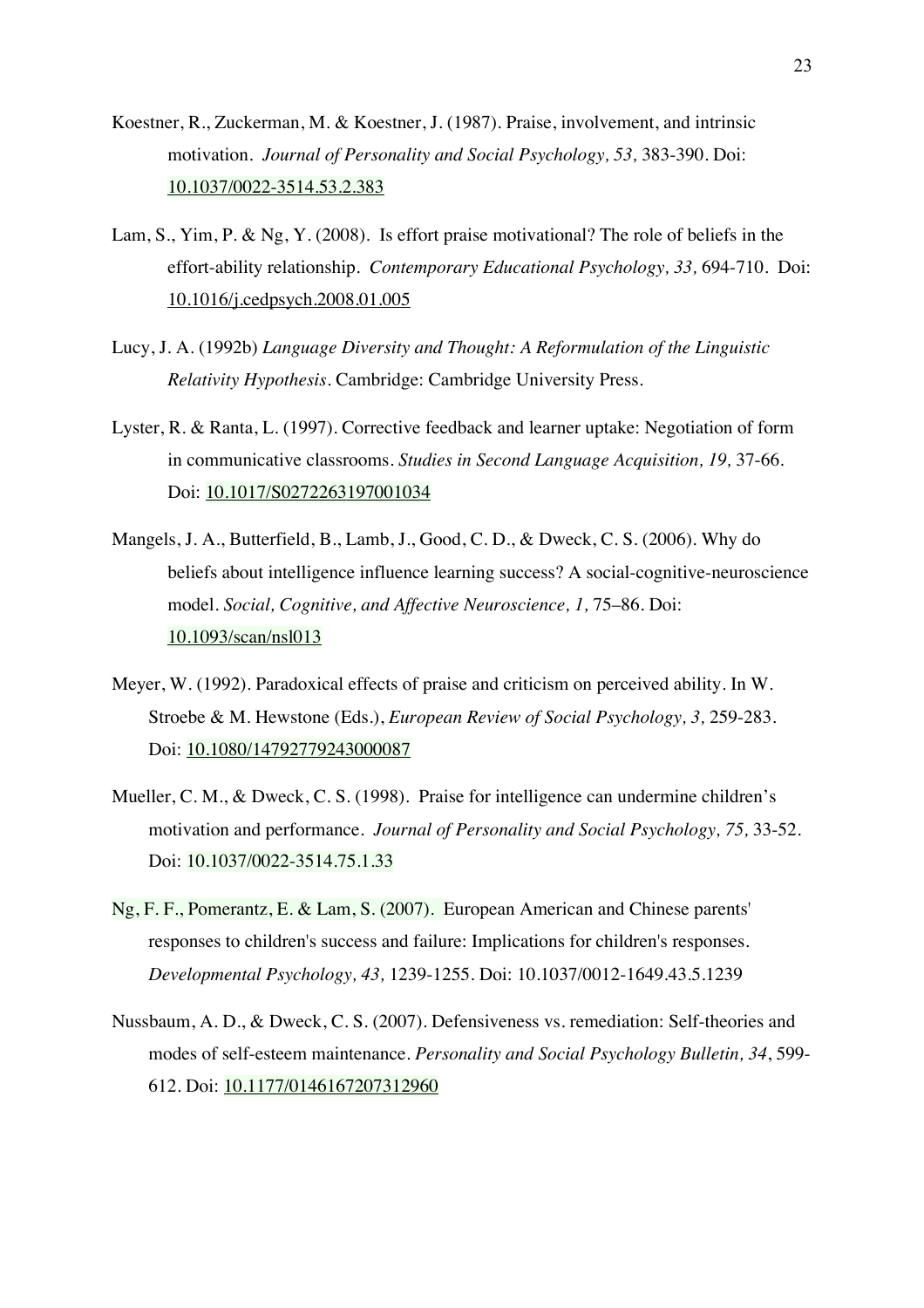- Podsakoff, P. M. & Fahr, J. L. (1989). Effects of feedback sign and credibility on goal setting and task performance. *Organizational behaviour and human decision making processes, 44,* 45-67. Doi: 10.1016/0749-5978(89)90034-4
- Rattan, A., Good, C. & Dweck, C. S. (2012). "It's ok Not everyone can be good at math": Instructors with an entity theory comfort (and demotivate) students. *Journal of Experimental Social Psychology, 48,* 731–737. Doi: 10.1016/j.jesp.2011.12.012
- Rhodewalt, F. (1994). Conceptions of ability, achievement goals, and individual differences in self-handicapping behaviour: On the application of implicit theories. *Journal of Personality, 62, 67-85. Doi:* 10.1111/j.1467-6494.1994.tb00795.x
- Rissanen, I., Kuusisto, E., Hanhimäki, E. & Tirri, K. (2016). Teachers' implicit meaning systems and their implications for pedagogical thinking and practice: A case study from Finland.*Scandinavian Journal of Educational Research, 1-14.* Doi: 10.1080/00313831.2016.1258667
- Schunk, D. H. (1994). Self-regulation of self-efficacy and attributions in academic settings. In D.H. Schunk & B.J. Zimmerman (Eds.), *Self-regulation of learning and performance: Issues and educational applications* (pp. 75-99). Hillsdale, NJ: Erlbaum.
- Shek, D. T. L. & Chan, L. K. (1999). Hong Kong Chinese parents' perceptions of the ideal child. *Journal of Psychology, 133*, 291-302. Doi: 10.1080/00223989909599742
- Shore, S., Black, A., Simpson, A. & Coombe, M. (1993). *Positively different: Guidance for developing inclusive adult literacy, language, and numeracy curricula*. Canberra, Australia: Department of Employment, Education, and Training. ED 371 112.
- Skipper, Y., & Douglas, K. M. (2015). The Influence of Feedback on Children's Perceptions of Student-Teacher Relationships. *British Journal of Educational Psychology, 85,* 276- 288. Doi: 10.1111/bjep.12070
- Skipper, Y., & Douglas, K. M. (2012). Is no praise good praise? Effects of positive feedback on children's responses to subsequent failures. *British Journal of Educational Psychology, 82,* 327-399. Doi; 10.1111/j.2044-8279.2011.02028.x